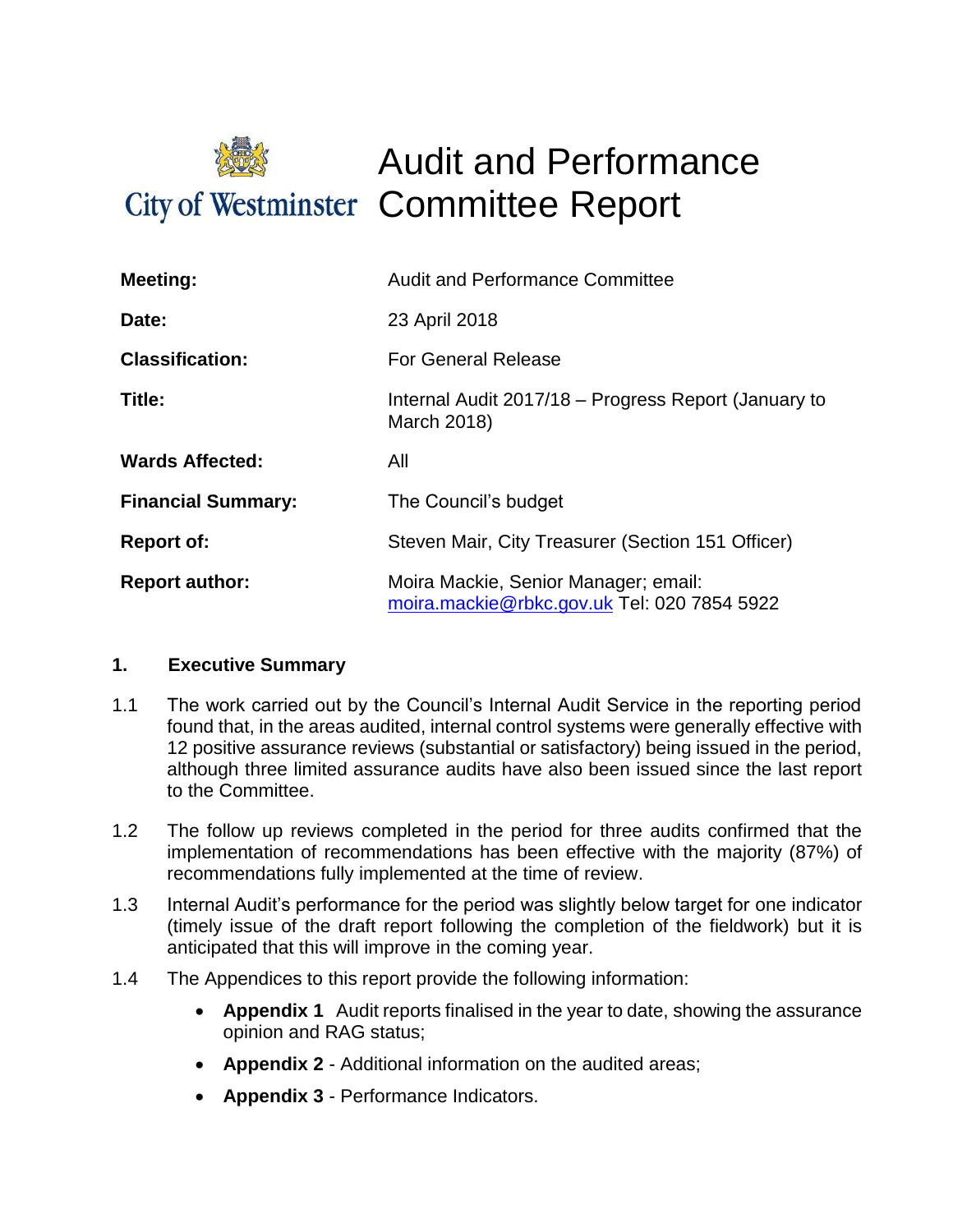### **2. Recommendation**

That the Committee consider and comment on the results of the internal audit work carried out during the period.

# **3. Background, including Policy Context**

The Council's internal audit service is managed by the Tri-borough Director for Audit, Fraud, Risk and Insurance. Audits are undertaken by the in house audit team or by the external contractor to the service, in accordance with the Internal Audit Charter reported to the Committee in June 2016. Reports on the outcomes of audit work are presented each month to the Council's Section 151 Officer. The Audit & Performance Committee are provided with updates at each meeting on all limited and no assurance audits issued in the period.

# **4. Internal Audit Opinion**

- 4.1 As the provider of the internal audit service to Westminster City Council, the Triborough Director for Audit, Fraud, Risk and Insurance is required to provide the Section 151 Officer and the Audit & Performance Committee with an opinion on the adequacy and effectiveness of the Council's governance, risk management and control arrangements. In giving this opinion it should be noted that assurance can never be absolute. Even sound systems of internal control can only provide reasonable and not absolute assurance and may not be proof against collusive fraud.
- 4.2 The results of the audit reviews undertaken in the reporting period concluded that generally systems operating throughout the Council are satisfactory, with 12 positive assurance (substantial or satisfactory) reviews being issued in the period.
- 4.3 Three limited assurance reports have been issued:
	- Corporate Services (HR) Payroll;
	- Corporate Services (HR) Absence Management;
	- Corporate Services Supplier Resilience.

The details of these audits are contained in paragraph 5.1.1. to 5.1.3.

- 4.4 Two of the limited assurance audits relate to HR systems currently provided through the BT Managed Service which is due to be replaced during 2018/19. Recommendations from these audits are therefore focused on issues to be considered by the Council during the transition from the BT system to the Hampshire County Council (HCC) solution.
- 4.5 The HCC service which will be replacing the BT Managed Service relies on managers as the key control for a number of processes that would have previously been managed and overseen by HR and/or Finance. The Council has therefore been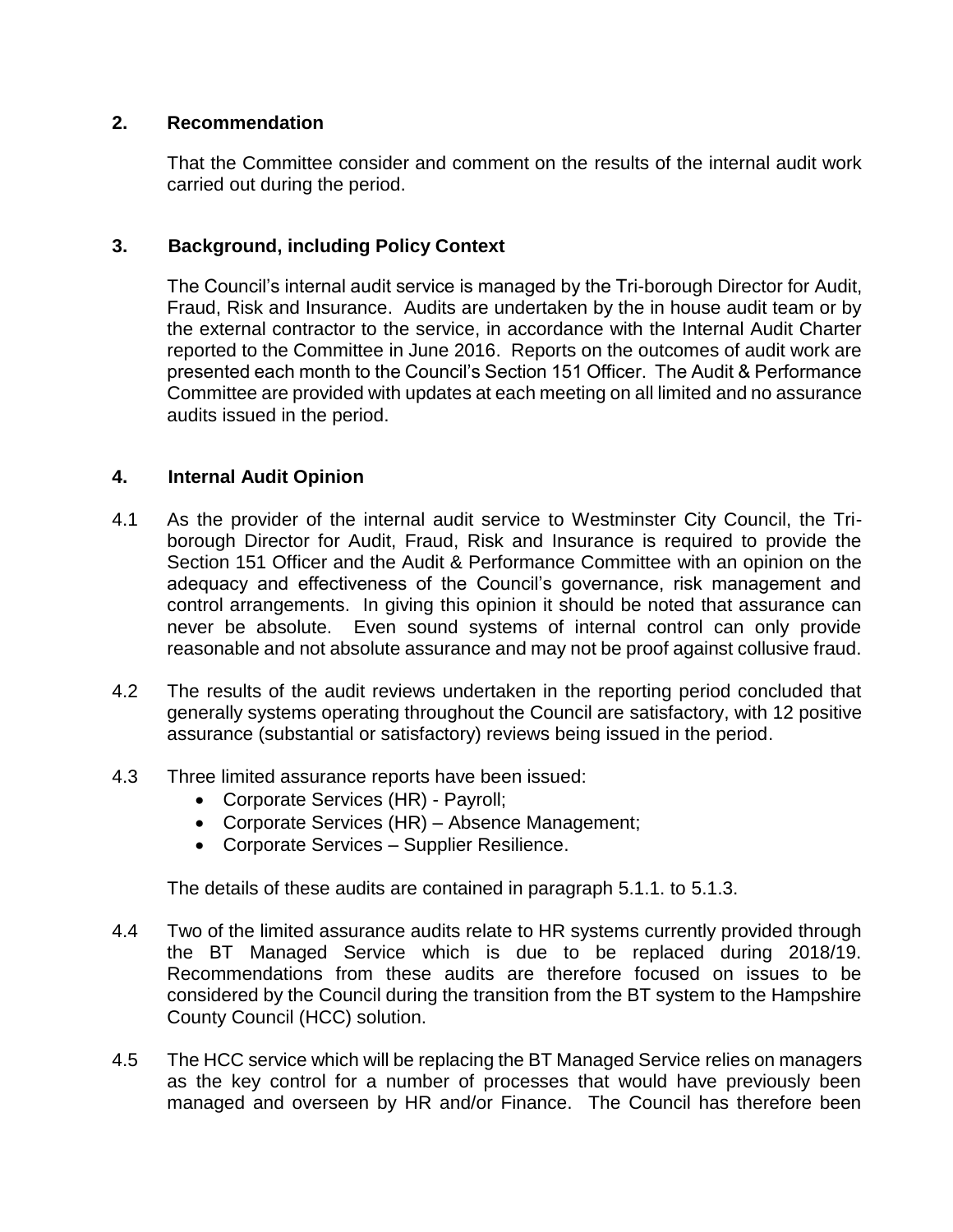engaged in a number of workshops with HCC to review how the Council's processes align with those of HCC any to identify any gaps where the Council will need to modify their existing processes to fit with those provided by HCC.

# **5. Audit Outcomes (January to March 2018)**

5.1 Since the last report to Members fifteen audits have been completed, twelve of which did not identify any key areas of concern:

| <b>Audit</b> |                                            | <b>Assurance</b> | <b>RAG</b> |
|--------------|--------------------------------------------|------------------|------------|
| <b>CHS</b>   | Special Educational Needs (SEN) Provision  | Satisfactory     | Green      |
| <b>CHS</b>   | Queens Park Primary School                 | Satisfactory     | Green      |
| $CS$ (IT)    | <b>Cloud Computing</b>                     | Satisfactory     | Green      |
|              | CS (HR) Payroll                            | Limited          | Amber      |
|              | CS (HR) Absence Management (still a draft) | Limited          | Amber      |
| <b>CS</b>    | Supplier Resilience (still a draft)        | Limited          | Amber      |
| <b>CMC</b>   | <b>Prevent Strategy</b>                    | Satisfactory     | Green      |
| <b>CMC</b>   | <b>Highways Contracts</b>                  | Satisfactory     | Green      |
| <b>CMC</b>   | <b>Code of Construction Practice</b>       | Satisfactory     | Green      |
| <b>GPH</b>   | Apprenticeships in Procurement &           | n/a              | n/a        |
|              | Development (still a draft)                |                  |            |
| <b>FIN</b>   | <b>Accounts Payable</b>                    | Satisfactory     | Green      |
| <b>FIN</b>   | <b>Pension Investments</b>                 | Satisfactory     | Green      |
| <b>FIN</b>   | <b>Accounts Receivable</b>                 | Satisfactory     | Green      |
| <b>FIN</b>   | <b>Council Tax</b>                         | Substantial      | Green      |
| <b>FIN</b>   | Income Manager                             | Satisfactory     | Green      |

Further information on these audits is contained in Appendix 2.

# 5.1.1 **Corporate Services (HR) – Shared Service Payroll (Amber)**

The payroll service is delivered through the BT Shared Service Centre supported by the Framework Intelligent Client Function (ICF) and the retained HR teams within each Council. The retained HR teams are available to provide managers with support on certain HR and payroll related matters across each Council although the bulk of these issues should be directed in the first instance to the BT Shared Service. The system used by BT is Agresso which is an Enterprise Resource Planning (ERP) system which delivers a standard transactional solution for HR (including Payroll), Finance and Procurement functions across the three Councils with hierarchy based workflow and self-service for end users. As a managed service provider BT has responsibility for managing, maintaining and delivering related support services such as the help desk through the BT Shared Service arrangements.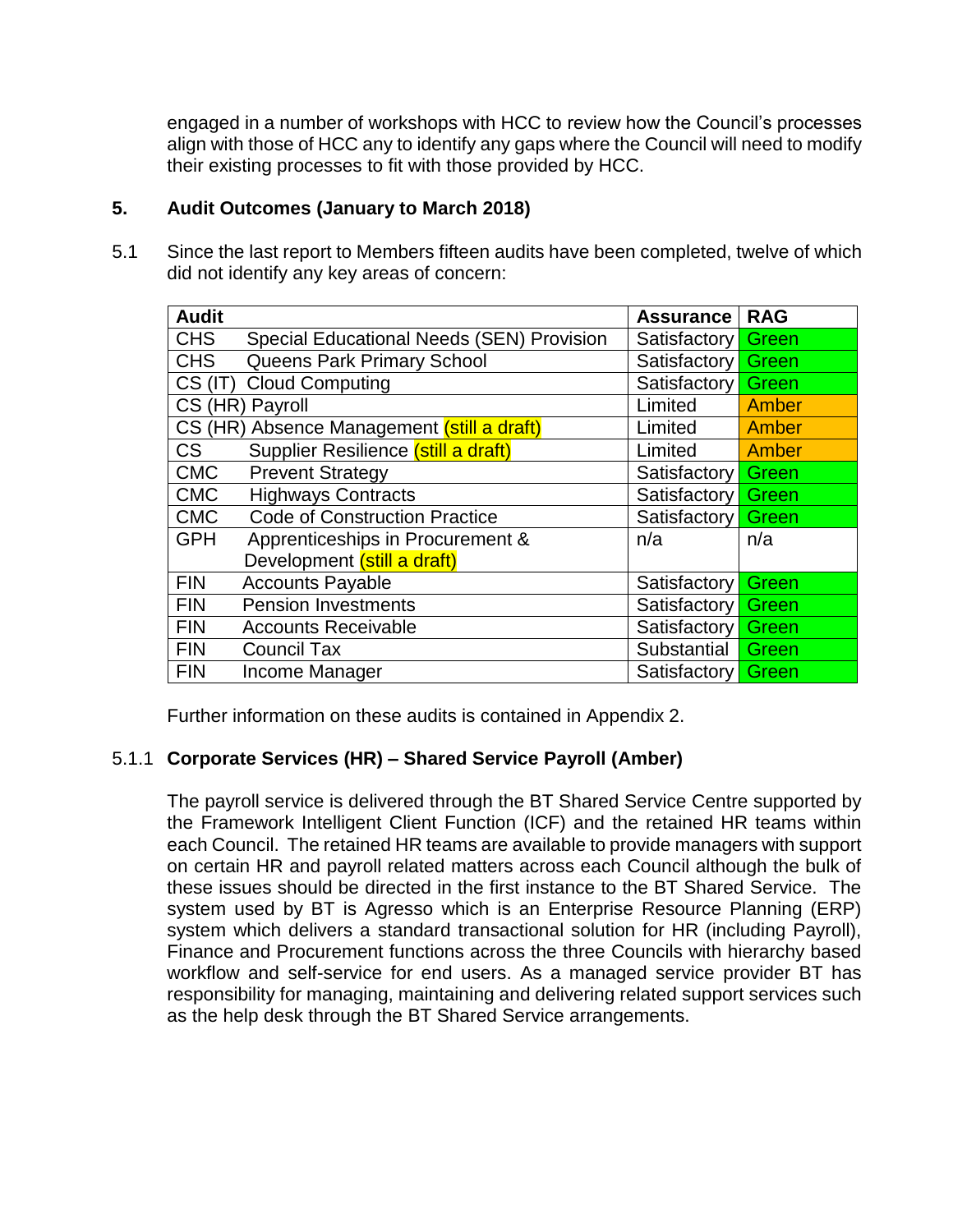This audit reviewed the effectiveness of controls and processes in place to ensure that the councils' payroll systems in respect of new starters, leavers, variations to pay, standing data and management performance are managed appropriately and that payments made to employees through the payroll are administered, processed and approved in accordance with each Council's rules and regulations. In addition, the available procedures and guideline documents were reviewed.

From various payroll data provided by BT for all three Councils, a suite of tests and analytical processes was applied to the data using audit specialist software to highlight potential indicators of control weaknesses and erroneous transactions. The results from the data analytics reports were used to focus audit testing.

The audit identified that the following controls were in place and operating effectively:

- Updated procedure and guidance notes are available for users under the Service Now / Knowledge Base / Learning Guide portal which provide comprehensive desktop guidance on how to undertake key payroll and HR related tasks;
- Various self-service reports and functionality has been built into the Agresso application which enable line managers to view payroll and HR information and data for those employees that they are responsible for;
- The workflow enables appropriate authorisation and escalation of payroll related requests in accordance with the organisational hierarchy and approval profiles across the three Councils; and,
- Performance monitoring reports for the BT managed payroll services are produced and monitored by the ICF. Additionally, appropriate arrangements also exist to manage the risk of any decline in performance as the BT contract approaches its conclusion.

However, a number of areas were identified where controls were not considered to be effective:

- The absence of supporting documentation and records on Agresso for payroll transactions meant that the audit trail was either incomplete or missing. This limited the audit checks that could be undertaken on payroll records and their accuracy and consequently the integrity of payroll transactions could not always be confirmed. The retention of supporting documentation and maintaining an audit trail for payroll transactions on Agresso by BT was previously raised in the 2016/17 payroll audit and appropriate recommendations made to address this issue. It was, however, noted that there has been an improvement in compliance in this area since the previous audit;
- Due to the incomplete audit trail within Agresso, reliance cannot be placed on the accuracy of the data recorded for starters and leavers or the appropriate level of approval for variations to pay; and,
- Due to the number of omissions noted on the standing data held in Agresso, the accuracy and completeness of this data could not be validated.

It was noted that limited progress has been made with implementing the recommendations made in the 201617 audit of payroll. Of the nine high priority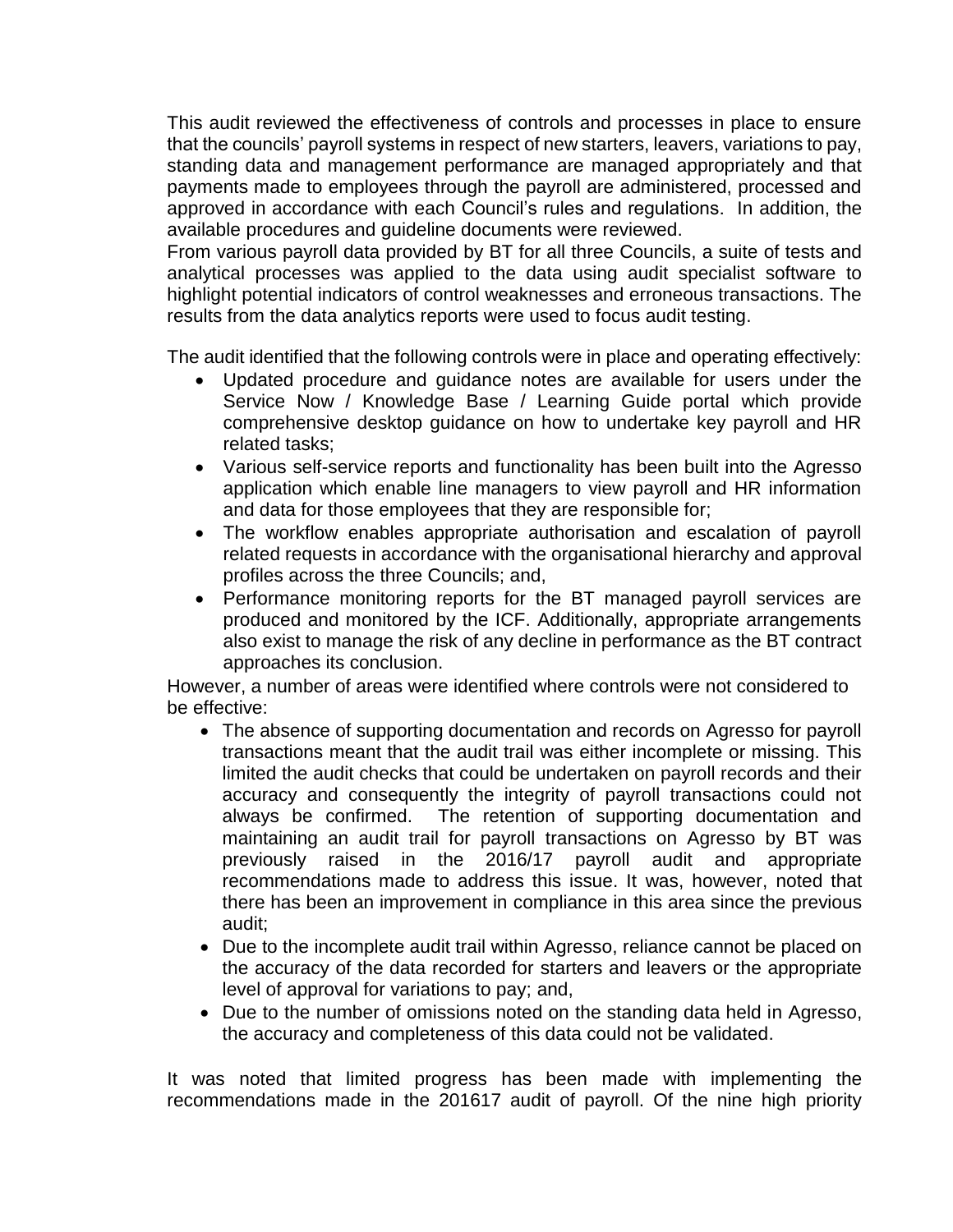recommendations made in the previous audit, four had not been fully implemented (all of which relate to maintaining an adequate audit trail for starters, leavers, variations to pay and standing payroll data). It should be noted that some of the weaknesses identified need to be addressed by line managers and employees who are responsible for requesting changes on Agresso through the self-service process. The system that will replace Agresso is even more reliant on employee and manager self-service and the need for compliance with processes needs to be addressed as part of the implementation of the new system.

Four high and one medium priority recommendations have been made to address the weaknesses identified. The Framework Intelligent Client Function has confirmed that it will review and address the findings of the audit with BT as well as liaising with the retained HR teams to consider any further actions which can be taken to improve data integrity.

# 5.1.2 **Corporate Services (HR) – Absence Management (Amber)**

As mentioned in paragraph 5.1.1 above, the Council uses the Agresso system to manage a number of HR functions including Absence Management. The system for recording absence is primarily self-service whereby employees are required to record their own absence information, although certain functions are reserved for management to complete. The principal objectives of the audit were to ascertain whether:

- absences are being appropriately recorded on Agresso by employees and managers in a timely manner;
- systems are in place to detect and investigate incomplete or incorrect information;
- Agresso functions in the intended manner, by applying the rules relevant to each Council and processes the absence information correctly; and,
- employees have received payments to which they are not entitled.

The audit involved contacting line managers to verify the accuracy of information contained on Agresso and the following was identified:

- Where there were inaccuracies with the sickness or absence leave information on Agresso, in a number of cases, this had only come to the attention of the managers through the audit process which indicates that managers are not regularly reviewing Agresso for accuracy and completeness;
- Managers were using a variety of methods to correct errors and inaccuracies in sickness and annual leave records that they were aware of, some of which were not in accordance with the agreed process;
- Some managers were unsure of how to effectively escalate issues when their initial requests for amendments to errors had not been effective;
- Several managers experienced difficulties in initiating and terminating long term absences;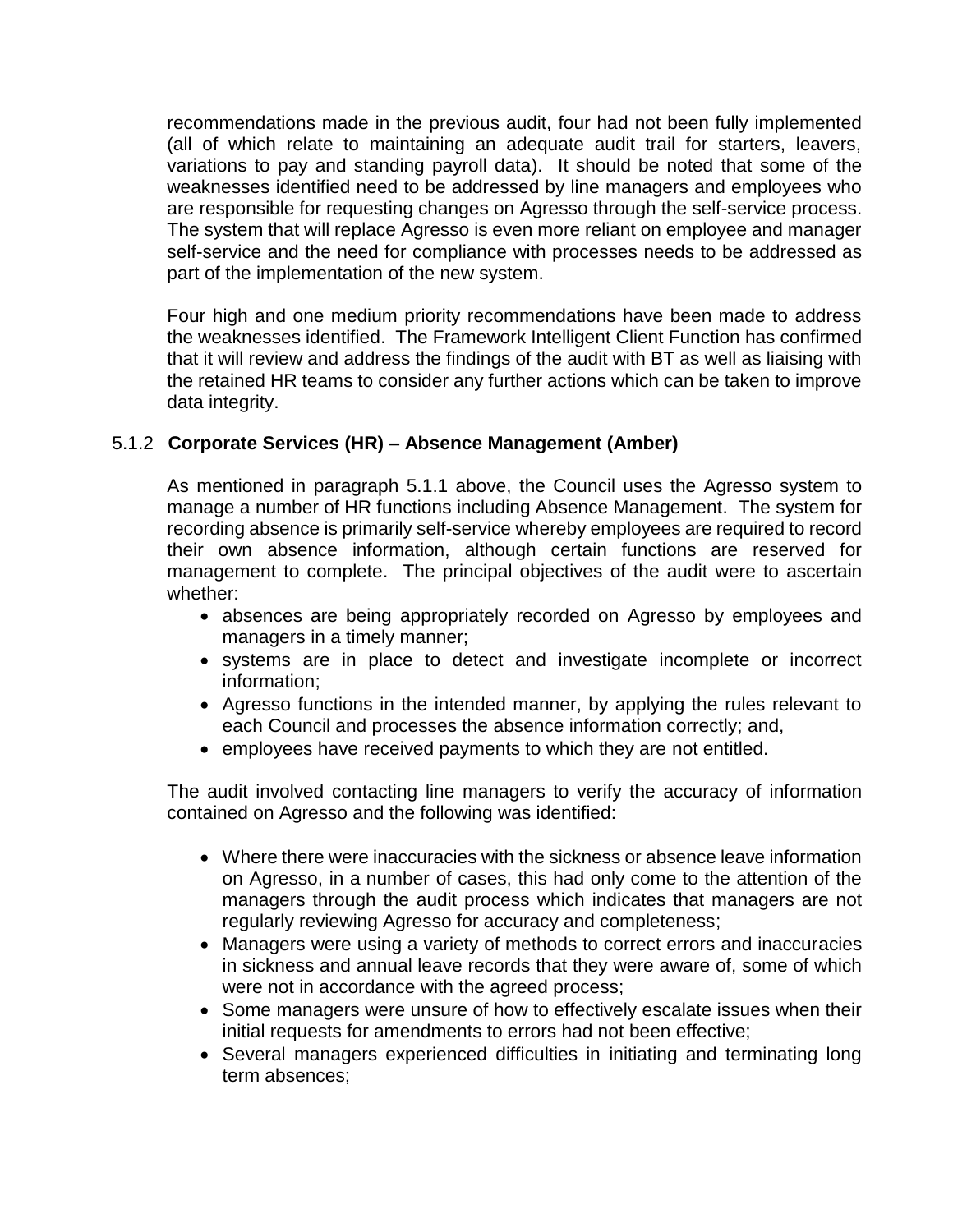- Some managers admitted that they did not use Agresso for recording leave absences as they did not think it had the functionality to deal with the absence; and,
- Some managers stated that they maintained separate records of leave as they lacked confidence in the Agresso system.

The overall assessment arising from the audit was that the Agresso system was not being used properly to record staff absence which undermines the completeness of the absence details held on Agresso. Although, some problems with the functionality of Agresso were experienced when it was first implemented, the processes for recording absence are clearly documented and it is the responsibility of employees and their managers to comply with these processes.

Three high and three medium priority recommendations have been made which are focused on those areas of non-compliance by employees and managers which need to be addressed by the Council when implementing the new SAP system during 2018.

# 5.1.3 **Corporate Services – Procurement: Supplier Resilience (Amber)**

The Council holds approximately 560 contracts with over 350 different suppliers and a combined total lifetime value of just under £1.97 billion. These suppliers provide a variety of services across all Council departments, ranging from critical services such as waste collection through to less critical ones including printing services.

Although the delivery mechanism for these services may be outsourced, responsibility for the service remains attached to the local authority. As a result of this, all contracts require adequate management and monitoring of the supplier, to ensure continuity and satisfactory performance of the services provided.

The current economic climate and the continuation of reduced Council budgets will have significant implications across the entire supply chain. As the configuration of supply chains changes, Local authorities must adapt their own capabilities, cultures and processes to reflect this. Local authorities must prepare for business critical supplier failure by identifying operational and strategic interdependencies and areas of reliance between parties.

They must also understand the likelihood of supplier failure through market analysis, credit rating data and intelligence through less formal networks such as supplier forums. This work should be supported by a monitoring process that provides early warning of supplier stress and establishes agreed processes for operating in the event of supplier withdrawal or failure. The importance of contingency planning is especially high where there is a direct link between suppliers and service or policy outcomes.

The controls in place with regards to resilience were found to be satisfactory; however, a significant degree of non-compliance with these procedures was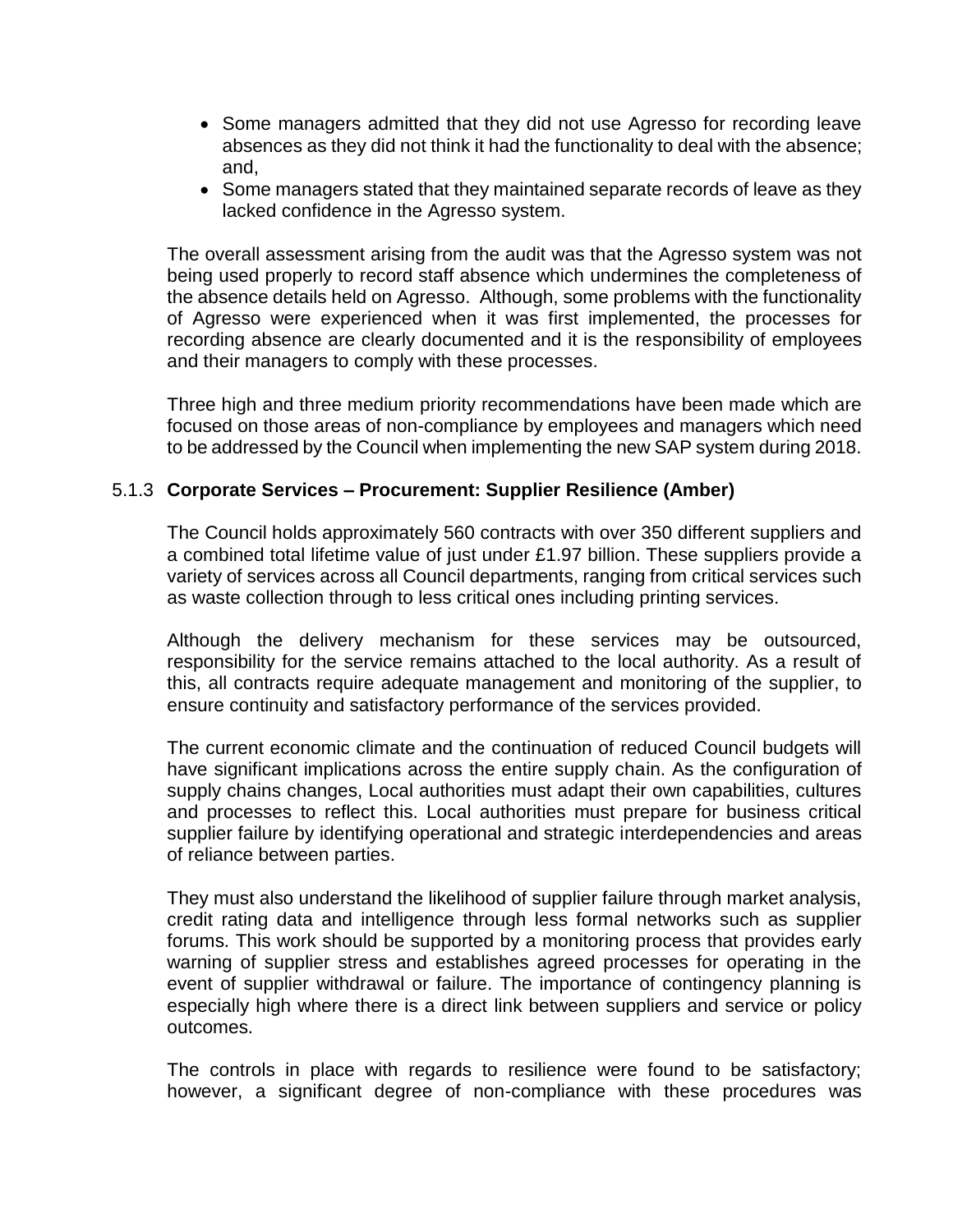identified. Managing supplier resilience in the Council is decentralised to a large extent and consideration should be given to whether greater assurance should be obtained that departments are complying with the Council's requirements with regards to supplier resilience. It should be noted that at the time of this audit, a report was submitted to the Council's Executive Management Team which outlined a proposed approach to improve Contract Management and provide increased assurance for the Councils contracts. The report was approved in late September 2017 and will be delivered as part of a Contract Management Development Programme during 2018/19.

### 5.2 **Implementation of Audit Recommendations**

| <b>Audit</b>                                |   | <b>Made</b> | <b>No of Recs</b> |                |   | No of Recs   No of Recs<br>Implemented |   | In<br><b>Progress</b> |   |   | <b>No of Recs</b><br>not yet<br>actioned |   |
|---------------------------------------------|---|-------------|-------------------|----------------|---|----------------------------------------|---|-----------------------|---|---|------------------------------------------|---|
| $CS - IT - Security$ Incident<br>Management |   | 2           |                   | $\overline{2}$ |   |                                        |   |                       | U |   |                                          |   |
| <b>CMC</b> - Registrar Service              |   |             |                   | 5              |   | $\mathfrak{p}$                         |   | 0                     |   |   |                                          |   |
| CHS - All Souls Primary<br>School           |   | 6           |                   | 6              |   | 0                                      |   |                       | O |   |                                          |   |
| <b>Total</b>                                |   | 15          |                   | 13             |   | 2                                      |   |                       | 0 |   |                                          |   |
|                                             |   |             |                   |                |   |                                        |   |                       |   |   |                                          |   |
| Priority of recommendations                 | н | М           |                   | н              | М |                                        | н | М                     |   | н | м                                        |   |
|                                             | 0 |             | 8                 |                | 6 |                                        | 0 |                       |   | 0 | 0                                        | 0 |

Three follow-up reviews were undertaken in the period (January to March 2018) which confirmed that 87% of recommendations made had been implemented with good progress made to implement the remaining recommendations:

Follow up is undertaken when the majority of the recommendations made are expected to have been implemented as indicated in an agreed management action plan. Sometimes recommendations cannot be fully implemented in the anticipated timescales. In these cases, where appropriate progress is being made to implement the recommendations, these are identified as "in progress". Recommendations will be followed up until all high and medium priority recommendations are implemented or good progress in implementing them can be demonstrated. Where appropriate, the follow up is included in the next full audit of the area.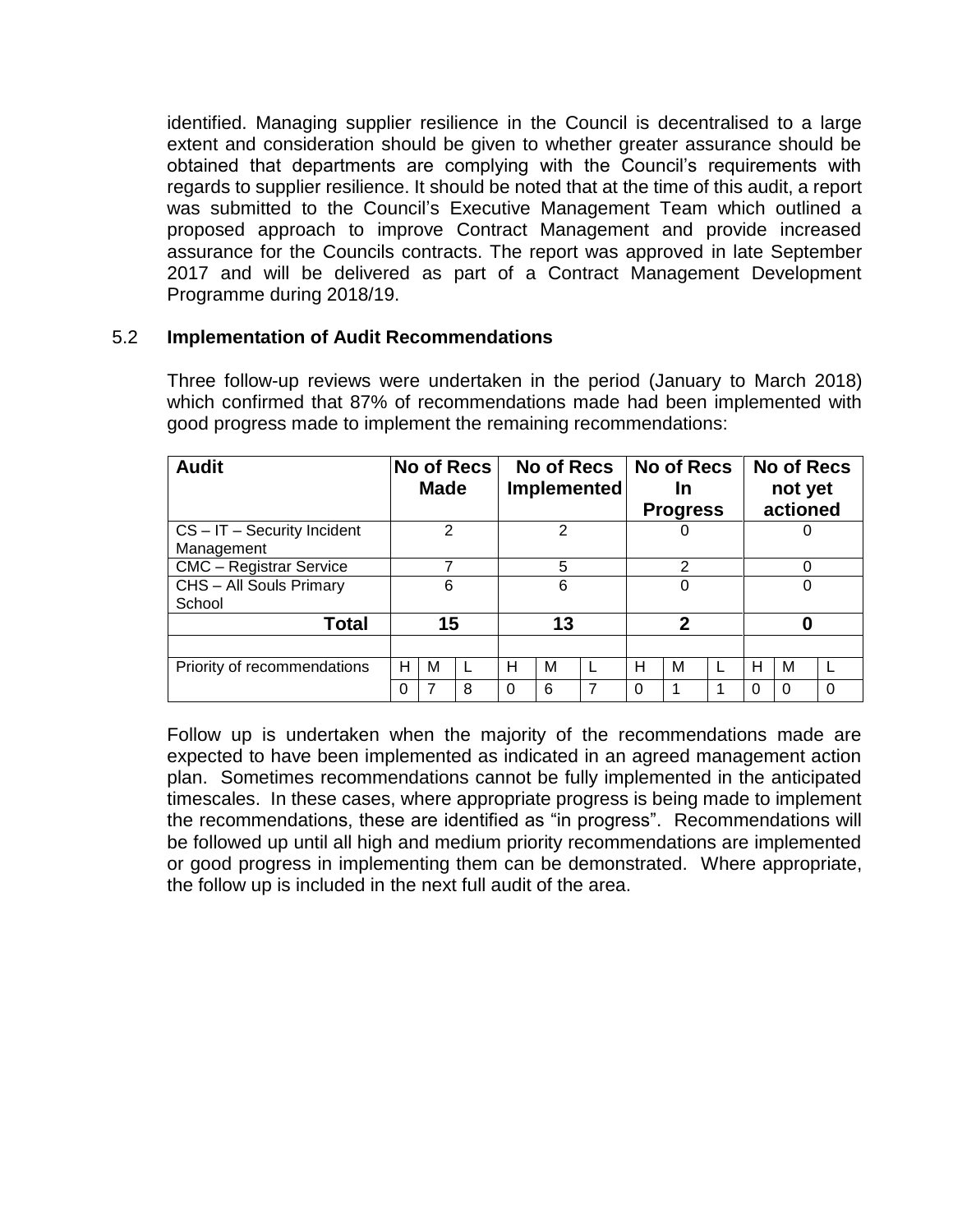**If you have any queries about this Report or wish to inspect any of the Background Papers please contact:**

**Moira Mackie on 020 7854 5922**

**Email: [Moira.Mackie@rbkc.gov.uk](mailto:Moira.Mackie@rbkc.gov.uk)**

**Or**

**David Hughes on 020 7361 2389**

**Email: [David.Hughes@rbkc.gov.uk](mailto:David.Hughes@rbkc.gov.uk)**

### **BACKGROUND PAPERS**

Internal Audit Reports; Monthly monitoring reports.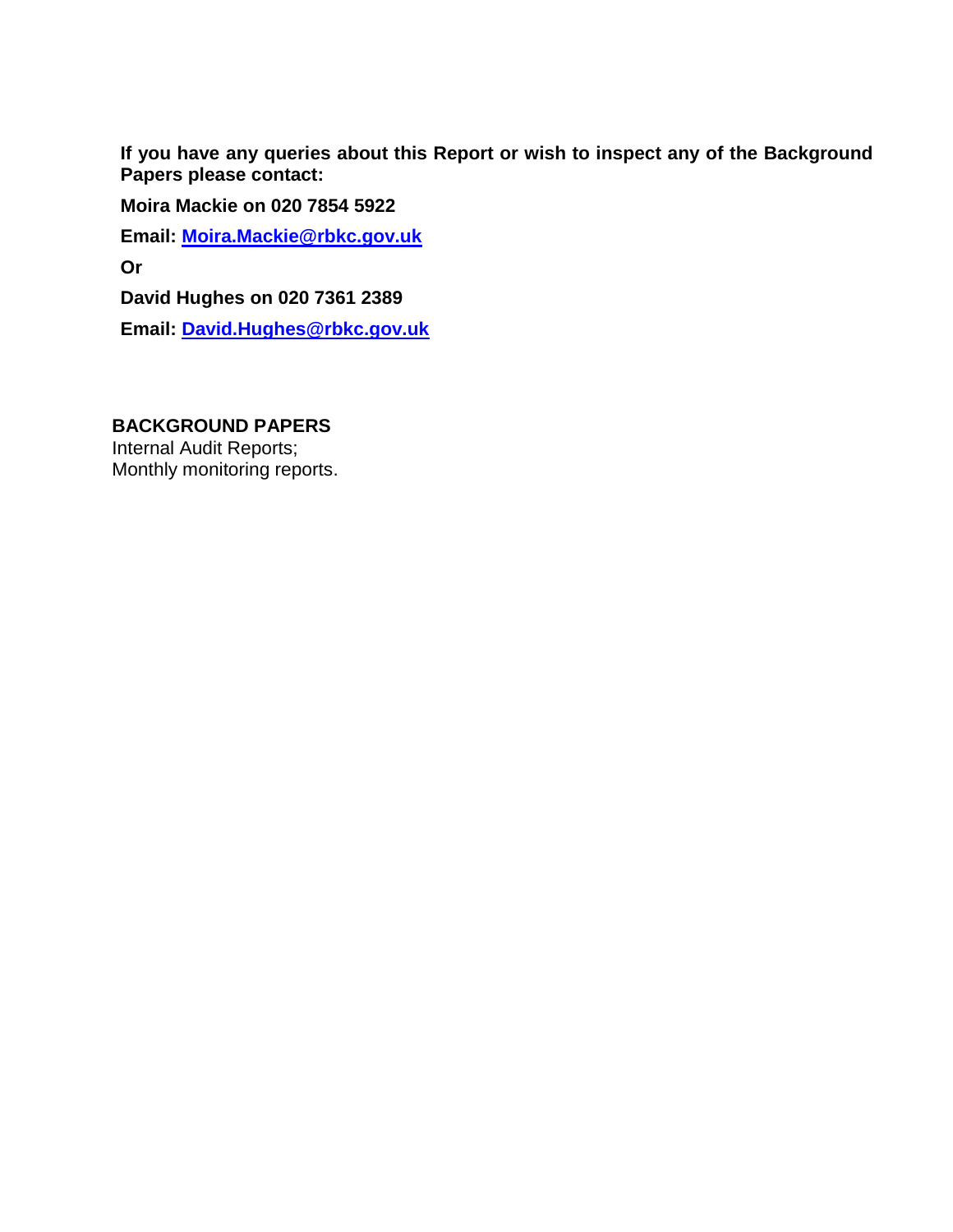**Appendix 1** 

**Audits Completed Year to Date**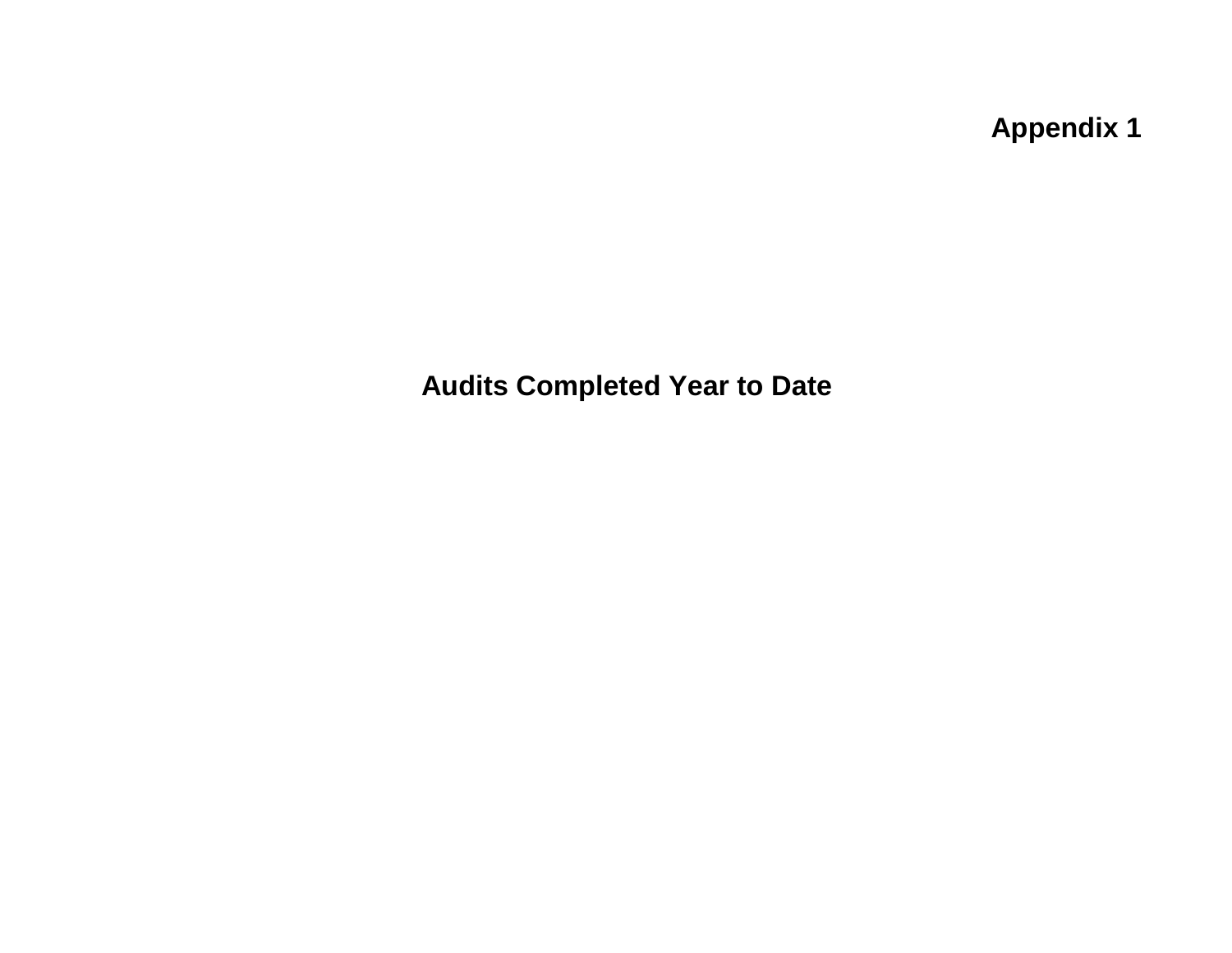| <b>Plan Area</b>           | <b>Auditable Area</b>                                 | <b>RAG</b><br><b>Status</b> | Assurance level given | No of<br><b>Priority 1</b><br><b>Recs</b> | No of<br><b>Priority 2</b><br><b>Recs</b> | No of<br>Priority 3<br><b>Recs</b> | <b>Reported to</b><br><b>Committee</b> |
|----------------------------|-------------------------------------------------------|-----------------------------|-----------------------|-------------------------------------------|-------------------------------------------|------------------------------------|----------------------------------------|
| <b>Children's Services</b> | Departmental Governance (Cfwd from 2015/16)           | Green                       | <b>SUBSTANTIAL</b>    | $\Omega$                                  | 1                                         | 0                                  | Sep-17                                 |
| Children's Services        | Contract Management - Passenger Transport<br>Contract | Green                       | <b>SATISFACTORY</b>   | 0                                         | 5                                         | 8                                  | Sep-17                                 |
| <b>Children's Services</b> | St Vincent's Primary School (Cfwd from 2016/17)       | Green                       | <b>SATISFACTORY</b>   | $\mathbf 0$                               | $\overline{2}$                            | 3                                  | Sep-17                                 |
| Children's Services        | St Clement Danes Primary School                       | Green                       | SUBSTANTIAL           | $\mathbf 0$                               | $\overline{2}$                            | $\overline{2}$                     | Nov-17                                 |
| Children's Services        | Robinsfield Primary School                            | Green                       | <b>SATISFACTORY</b>   | $\mathbf 0$                               | $\overline{2}$                            | $\overline{7}$                     | Nov-17                                 |
| Children's Services        | Westminster Cathedral Primary School                  | Green                       | <b>SATISFACTORY</b>   | 0                                         | 4                                         | 4                                  | Nov-17                                 |
| Children's Services        | Portman Early Childhood Centre                        | Green                       | <b>SATISFACTORY</b>   | $\mathbf 0$                               | $\overline{2}$                            | 10                                 | Nov-17                                 |
| Children's Services        | St Matthew's Primary School                           | Green                       | SUBSTANTAIL           | $\Omega$                                  | 1                                         | 5                                  | Nov-17                                 |
| Children's Services        | <b>QE II Special School</b>                           | Green                       | <b>SATISFACTORY</b>   | $\mathbf 0$                               | 6                                         | 4                                  | Nov-17                                 |
| Children's Services        | <b>Tachbrook Nursery School</b>                       | Green                       | <b>SATISFACTORY</b>   | 0                                         | 3                                         | 1                                  | Nov-17                                 |
| Children's Services        | Dorothy Gardner Nursery School                        | Green                       | <b>SATISFACTORY</b>   | $\mathbf 0$                               | 5                                         | 10                                 | Feb-18                                 |
| Children's Services        | Mary Paterson Nursery School                          | Green                       | <b>SATISFACTORY</b>   | $\mathbf{0}$                              | 3                                         | 9                                  | Feb-18                                 |
| <b>Children's Services</b> | St Joseph's Primary School                            | Green                       | SUBSTANTIAL           | 0                                         | $\overline{2}$                            | 5                                  | Feb-18                                 |
| Children's Services        | St Mary's Bryanston Square Primary School             | Green                       | <b>SATISFACTORY</b>   | 0                                         | 4                                         | 5                                  | Feb-18                                 |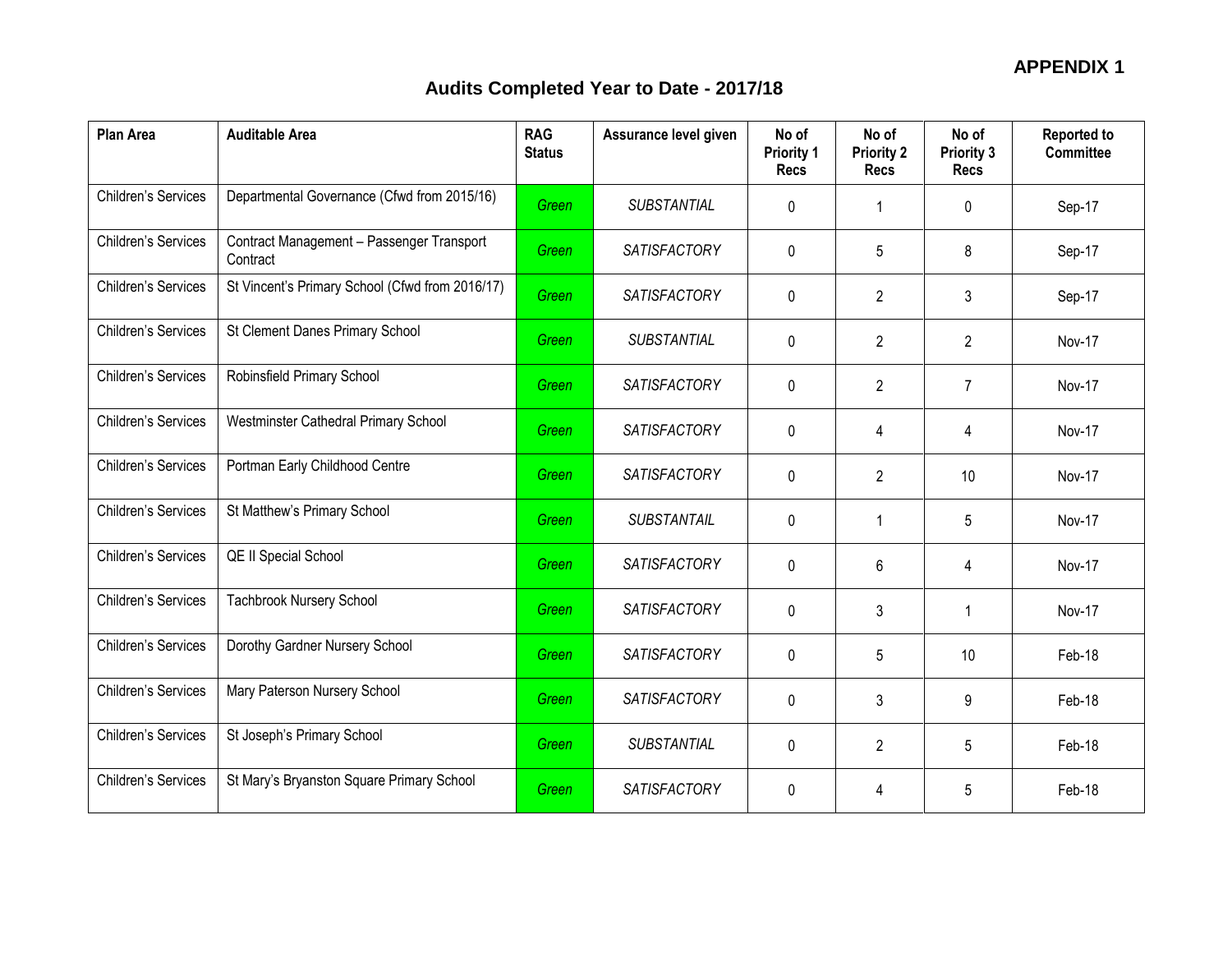| <b>Plan Area</b>              | <b>Auditable Area</b>                                                               | <b>RAG</b><br><b>Status</b> | Assurance level given               | No of<br><b>Priority 1</b><br><b>Recs</b> | No of<br><b>Priority 2</b><br><b>Recs</b> | No of<br><b>Priority 3</b><br><b>Recs</b> | <b>Reported to</b><br><b>Committee</b> |
|-------------------------------|-------------------------------------------------------------------------------------|-----------------------------|-------------------------------------|-------------------------------------------|-------------------------------------------|-------------------------------------------|----------------------------------------|
| <b>Children's Services</b>    | St Mary of the Angels Primary School                                                | Green                       | <b>SATISFACTORY</b>                 | $\Omega$                                  | 4                                         | 4                                         | Feb-18                                 |
| Children's Services           | College Park Special School                                                         | Amber                       | <b>LIMITED</b>                      | $\mathbf{1}$                              | $\overline{7}$                            | 4                                         | Feb-18                                 |
| Children's Services           | Special Educational Needs (SEN) Provision<br>(Cfwd from 2016/17)                    | <b>Green</b>                | <b>SATISFACTORY</b>                 | $\mathbf{1}$                              | $\overline{2}$                            | 0                                         | Apr-18                                 |
| <b>Children's Services</b>    | Queen's Park Primary School                                                         | Green                       | <b>SATISFACTORY</b>                 | $\Omega$                                  | $\overline{2}$                            | 8                                         | Apr-18                                 |
| Growth, Planning &<br>Housing | TMO Odham's Walk (Cfwd from 2016/17)                                                | Amber                       | <b>LIMITED</b>                      | $\overline{2}$                            | 10                                        | $\overline{7}$                            | Sep-17                                 |
| Growth, Planning &<br>Housing | Energy Performance of Buildings Directive (Cfwd<br>from 2016/17)                    | Green                       | SUBSTANTIAL/<br><b>SATISFACTORY</b> | $\overline{2}$                            | $\overline{2}$                            | 1                                         | Sep-17                                 |
| Growth, Planning &<br>Housing | Lessee Charges (Cfwd from 2016/17)                                                  | Green                       | <b>SATISFACTORY</b>                 | $\mathbf 0$                               | 3                                         | 1                                         | Sep-17                                 |
| Growth, Planning &<br>Housing | Gas Servicing (Cfwd from 2016/17)                                                   | Green                       | <b>SATISFACTORY</b>                 | 0                                         | $\overline{2}$                            | 1                                         | Sep-17                                 |
| Growth, Planning &<br>Housing | <b>Total Facilities Management (TFM) Contract</b><br>Management (Cfwd from 2016/17) | Green                       | <b>SATISFACTORY</b>                 | $\overline{2}$                            | 3                                         | 3                                         | Nov-17                                 |
| Growth, Planning &<br>Housing | Millbank Estate Management Office (MEMO)<br>(Cfwd from 2016/17)                     | Amber                       | LIMITED                             | 10                                        | 8                                         | 5                                         | <b>Nov-17</b>                          |
| Growth, Planning &<br>Housing | CityWest Homes - Acquisition & Disposal of HRA<br>Properties                        | <b>Green</b>                | <b>SATISFACTORY</b>                 | $\mathbf{0}$                              | 3                                         | $\overline{2}$                            | Nov-17                                 |
| Growth, Planning &<br>Housing | Apprenticeships in Procurement & Development                                        | n/a                         | N/A                                 | 0                                         | 6                                         | 0                                         | Apr-18                                 |
| <b>Adult Social Care</b>      | Commissioning Governance (Cfwd from 2016/17)                                        | Green                       | SUBSTANTIAL                         | 0                                         | 0                                         | 0                                         | Sep-17                                 |
| <b>Adult Social Care</b>      | Commissioning & Contracts - SHSOP (Cfwd<br>from 2016/17)                            | Green                       | SUBSTANTIAL                         | $\mathbf{0}$                              | 0                                         | 0                                         | Sep-17                                 |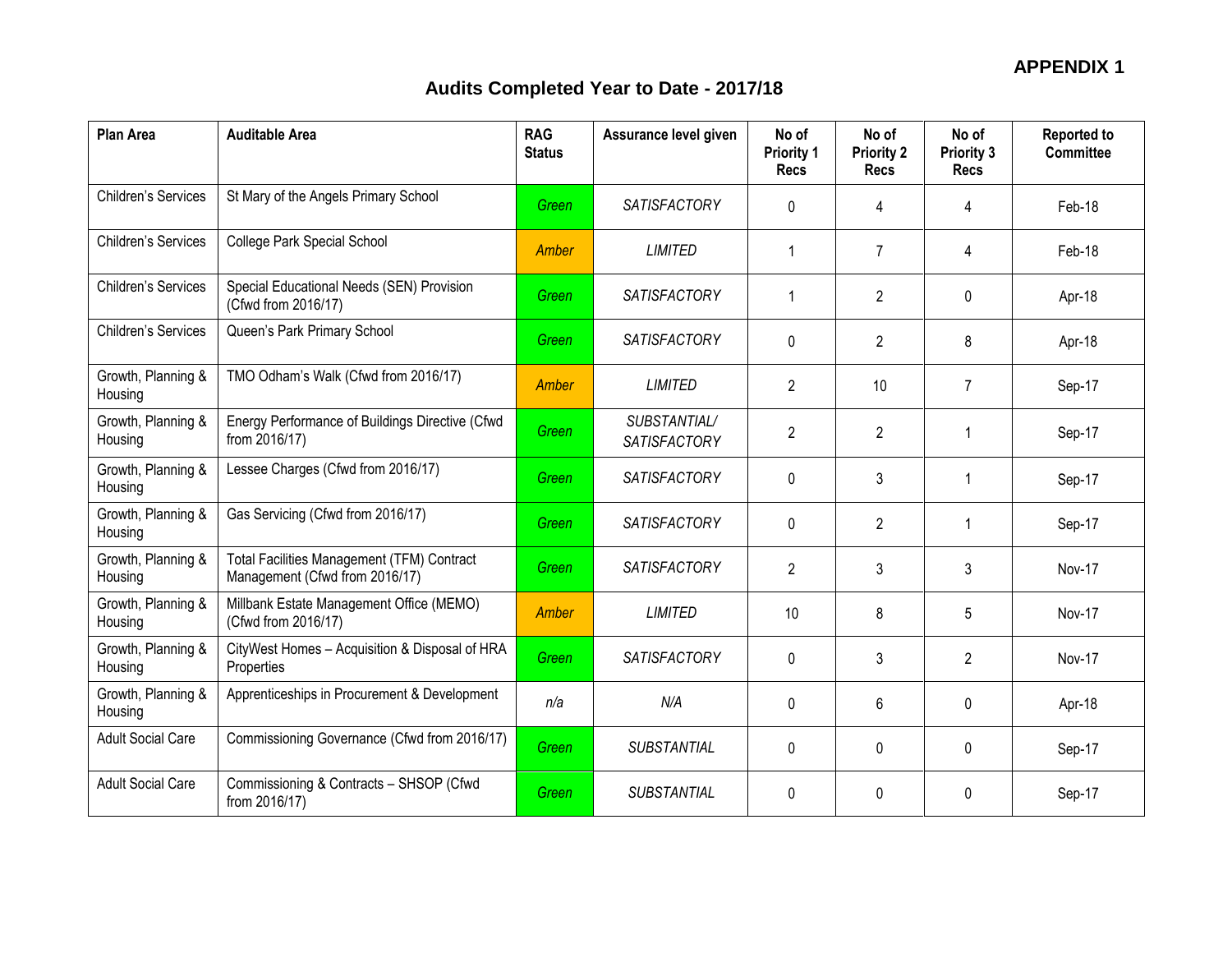| <b>Plan Area</b>                 | <b>Auditable Area</b>                                                   | <b>RAG</b><br><b>Status</b> | Assurance level given | No of<br><b>Priority 1</b><br><b>Recs</b> | No of<br><b>Priority 2</b><br>Recs | No of<br><b>Priority 3</b><br><b>Recs</b> | <b>Reported to</b><br><b>Committee</b> |
|----------------------------------|-------------------------------------------------------------------------|-----------------------------|-----------------------|-------------------------------------------|------------------------------------|-------------------------------------------|----------------------------------------|
| <b>Adult Social Care</b>         | Commissioning & Contracts - Disability Connect<br>(Cfwd from 2016/17)   | Green                       | <b>SATISFACTORY</b>   | -1                                        | -1                                 | 0                                         | Sep-17                                 |
| <b>Adult Social Care</b>         | Customer Journey (Cfwd from 2016/17)                                    | Green                       | <b>SATISFACTORY</b>   | 0                                         | $\mathbf 1$                        | $\mathbf 1$                               | Sep-17                                 |
| <b>Adult Social Care</b>         | Contract Management - Mental Health Day<br>Services (Cfwd from 2016/17) | Green                       | <b>SATISFACTORY</b>   | $\mathbf 1$                               | $\overline{2}$                     | $\mathbf 1$                               | Sep-17                                 |
| <b>Adult Social Care</b>         | Contract Management - Carers Hub (Cfwd from<br>2016/17)                 | Amber                       | <b>LIMITED</b>        | $\mathbf 1$                               | 4                                  | 0                                         | Sep-17                                 |
| <b>Adult Social Care</b>         | Health & Wellbeing Strategy (Cfwd from 2016/17)                         | Green                       | <b>SUBSTANTIAL</b>    | $\Omega$                                  | $\Omega$                           | $\overline{2}$                            | Sep-17                                 |
| <b>Adult Social Care</b>         | Contract Management - Dementia Outreach<br>(Cfwd from 2016/17)          | <b>Amber</b>                | <b>LIMITED</b>        | $\overline{2}$                            | 4                                  | 1                                         | <b>Nov-17</b>                          |
| <b>Adult Social Care</b>         | Homecare (Cfwd from 2016/17)                                            | Green                       | <b>SATISFACTORY</b>   | 0                                         | 6                                  | 1                                         | Feb-18                                 |
| <b>Adult Social Care</b>         | Accounts Receivable (Cfwd from 2016/17)                                 | <b>Amber</b>                | <b>LIMITED</b>        | 3                                         | 4                                  | 1                                         | Feb-18                                 |
| Public Health                    | Contract Management - GP & Pharmacy<br>Services (Cfwd from 2016/17)     | Green                       | <b>SATISFACTORY</b>   | $\mathbf 0$                               | $\overline{2}$                     | $\Omega$                                  | Sep-17                                 |
| Public Health                    | Supplier Resilience (Cfwd from 2016/17)                                 | Green                       | <b>SATISFACTORY</b>   | 0                                         | $\overline{2}$                     | $\overline{2}$                            | Nov-17                                 |
| Public Health                    | Contract Management - Obesity (Cfwd from<br>2016/17)                    | Green                       | <b>SATISFACTORY</b>   | $\Omega$                                  | 6                                  | $\mathbf{1}$                              | Nov-17                                 |
| Public Health                    | Commissioning Governance (Cfwd from 2016/17)                            | Green                       | <b>SATISFACTORY</b>   | $\mathbf{0}$                              | 1                                  | 1                                         | Nov-17                                 |
| City Management &<br>Communities | Food Safety (Cfwd from 2016/17)                                         | Green                       | <b>SATISFACTORY</b>   | 0                                         | $\overline{2}$                     | $\overline{2}$                            | Sep-17                                 |
| City Management &<br>Communities | Registrar's Service (Cfwd from 2016/17)                                 | Green                       | <b>SATISFACTORY</b>   | $\mathbf 0$                               | 3                                  | 4                                         | Sep-17                                 |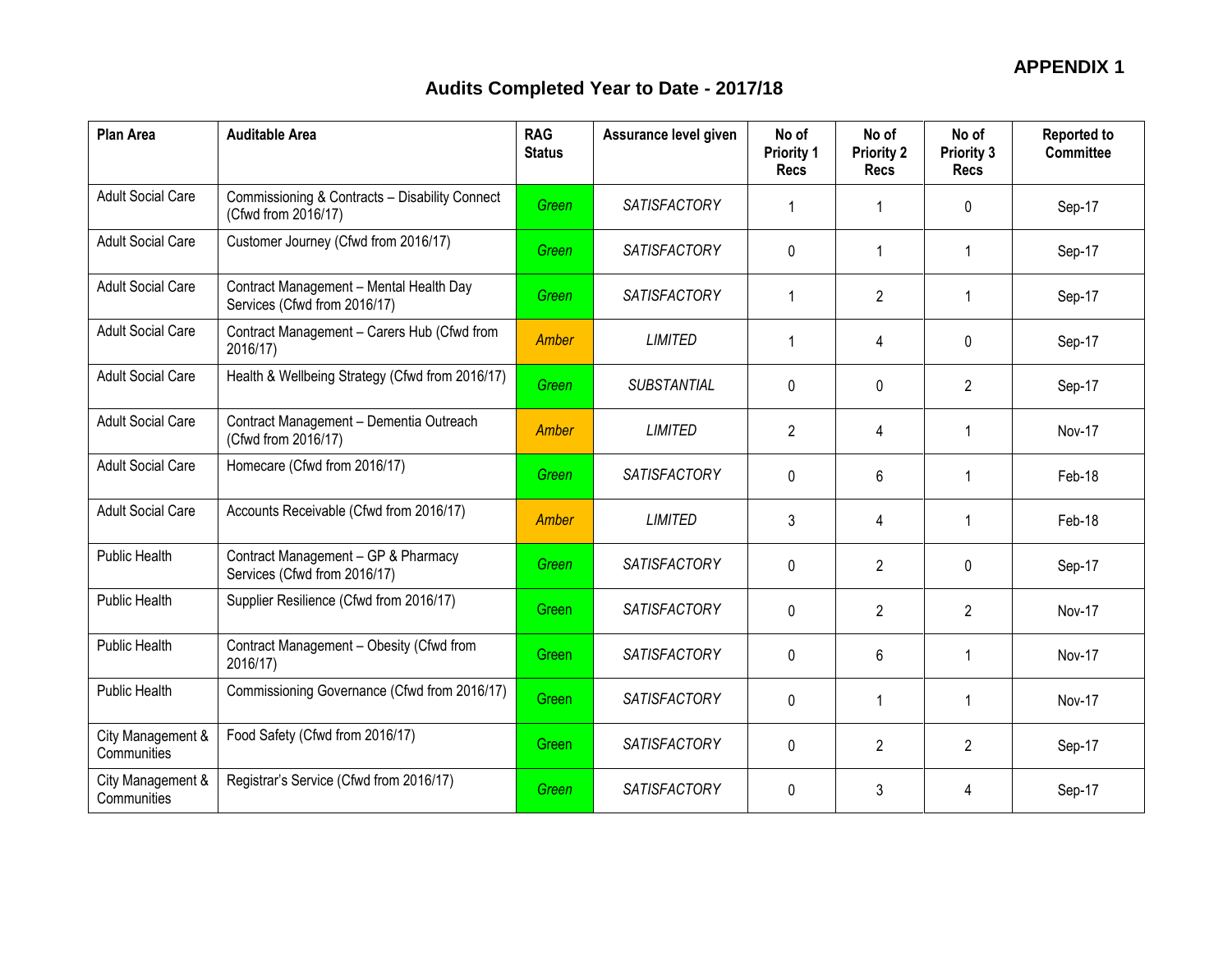| <b>Plan Area</b>                 | <b>Auditable Area</b>                                                     | <b>RAG</b><br><b>Status</b> | Assurance level given | No of<br><b>Priority 1</b><br><b>Recs</b> | No of<br><b>Priority 2</b><br><b>Recs</b> | No of<br><b>Priority 3</b><br><b>Recs</b> | <b>Reported to</b><br><b>Committee</b> |
|----------------------------------|---------------------------------------------------------------------------|-----------------------------|-----------------------|-------------------------------------------|-------------------------------------------|-------------------------------------------|----------------------------------------|
| City Management &<br>Communities | Street Trading (Cfwd from 2016/17)                                        | Green                       | <b>SATISFACTORY</b>   | 2                                         | 5                                         | 2                                         | Sep-17                                 |
| City Management &<br>Communities | <b>Commercial &amp; Domestic Waste Enforcement</b><br>(Cfwd from 2016/17) | Green                       | <b>SATISFACTORY</b>   | 0                                         | 5                                         | 1                                         | Sep-17                                 |
| City Management &<br>Communities | Procurement Compliance - Youth Offending<br>Service (Cfwd from 2016/17)   | Green                       | SUBSTANTIAL           | $\mathbf 0$                               | 0                                         | 0                                         | Sep-17                                 |
| City Management &<br>Communities | Libraries - Risk Management                                               | Green                       | <b>SATISFACTORY</b>   | 0                                         | $\overline{2}$                            | 0                                         | Sep-17                                 |
| City Management &<br>Communities | <b>Parking Permits</b>                                                    | Green                       | <b>SATISFACTORY</b>   | $\mathbf{0}$                              | 3                                         | 0                                         | Nov-17                                 |
| City Management &<br>Communities | Sayers Croft - Outdoor Learning Centre                                    | Green                       | <b>SATISFACTORY</b>   | $\mathbf 0$                               | 3                                         | 1                                         | Nov-17                                 |
| City Management &<br>Communities | Waste Disposal Contract Management                                        | Green                       | <b>SATISFACTORY</b>   | $\mathbf 0$                               | 2                                         | 0                                         | Feb-18                                 |
| City Management &<br>Communities | Parks & Opens Spaces Contract Management                                  | Green                       | <b>SATISFACTORY</b>   | $\Omega$                                  | 3                                         | 1                                         | Feb-18                                 |
| City Management &<br>Communities | Parking - Business Technology Contract<br>Management                      | Green                       | <b>SATISFACTORY</b>   | $\mathbf 0$                               | 3                                         | 0                                         | Feb-18                                 |
| City Management &<br>Communities | <b>Prevent Strategy</b>                                                   | Green                       | <b>SATISFACTORY</b>   | $\mathbf{0}$                              | 1                                         | 0                                         | Apr-18                                 |
| City Management &<br>Communities | <b>Highways Contracts</b>                                                 | Green                       | <b>SATISFACTORY</b>   | $\mathbf 0$                               | 6                                         | $\mathbf{2}$                              | Apr-18                                 |
| City Management &<br>Communities | Code of Construction Practice                                             | Green                       | <b>SATISFACTORY</b>   | $\mathbf{0}$                              | 5                                         | 1                                         | Apr-18                                 |
| Policy &<br>Communications       | Partnership Governance (Cross River) (Cfwd<br>from 2016/17)               | Green                       | <b>SUBSTANTIAL</b>    | 0                                         | $\mathbf 0$                               | 2                                         | Sep-17                                 |
| Corporate Services               | HR - Pensions Administration (Cfwd from<br>2016/17)                       | <b>Amber</b>                | <b>LIMITED</b>        | $\overline{2}$                            | 0                                         | 1                                         | Sep-17                                 |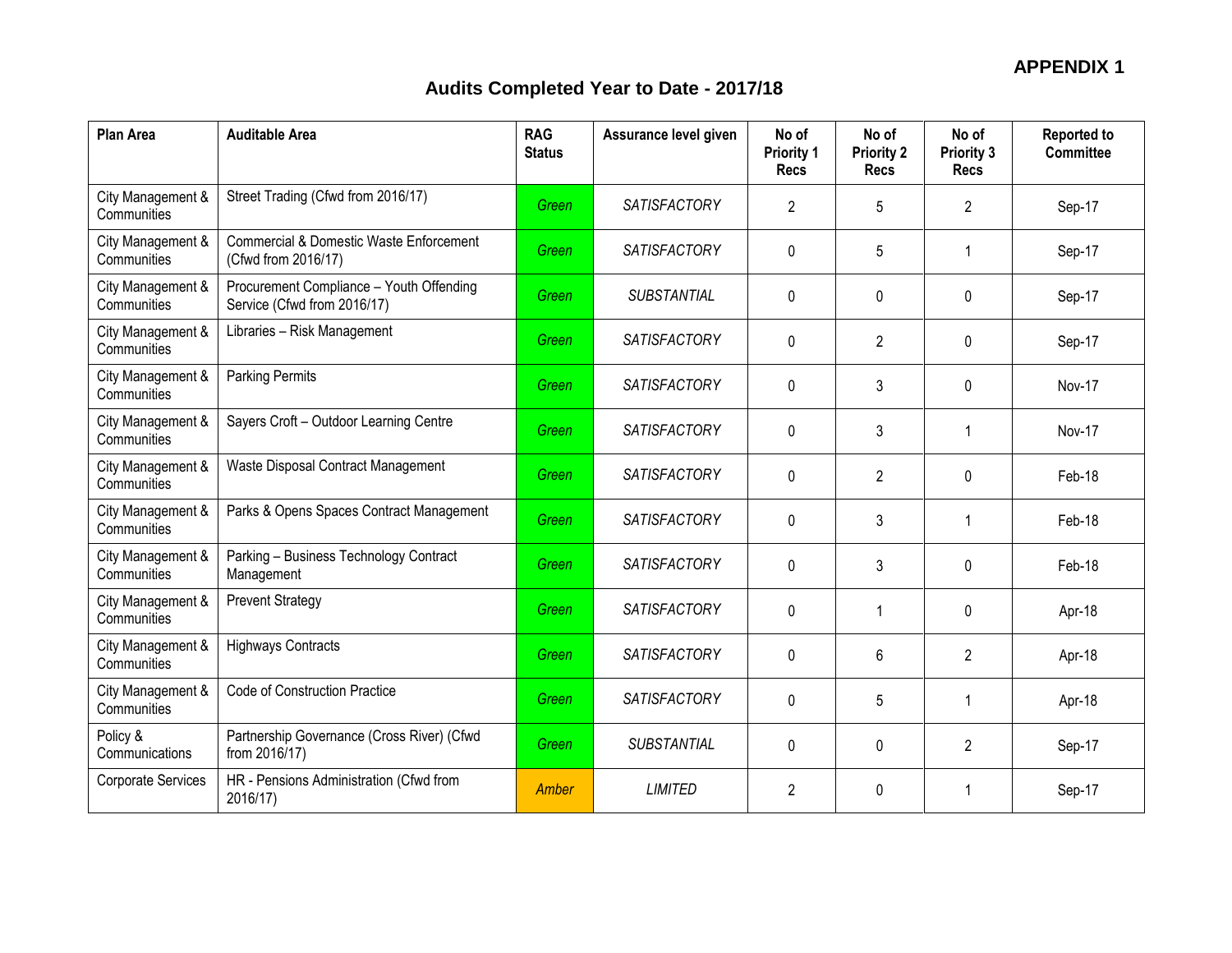| <b>Plan Area</b>          | <b>Auditable Area</b>                                   | <b>RAG</b><br><b>Status</b> | Assurance level given | No of<br><b>Priority 1</b><br><b>Recs</b> | No of<br><b>Priority 2</b><br><b>Recs</b> | No of<br><b>Priority 3</b><br><b>Recs</b> | <b>Reported to</b><br><b>Committee</b> |
|---------------------------|---------------------------------------------------------|-----------------------------|-----------------------|-------------------------------------------|-------------------------------------------|-------------------------------------------|----------------------------------------|
| <b>Corporate Services</b> | HR - Payroll (Cfwd from 2016/17)                        | Amber                       | <b>LIMITED</b>        | 9                                         |                                           | 0                                         | Sep-17                                 |
| <b>Corporate Services</b> | IT - Risk Management (Cfwd from 2016/17)                | Green                       | <b>SATISFACTORY</b>   | 0                                         |                                           | 0                                         | Sep-17                                 |
| <b>Corporate Services</b> | HR - Your Voice Survey (Cfwd from 2016/17)              | Green                       | <b>SATISFACTORY</b>   | 0                                         |                                           | 0                                         | Sep-17                                 |
| <b>Corporate Services</b> | Managed Services - Data & Information Security          | Green                       | <b>SATISFACTORY</b>   | $\mathbf{1}$                              | $\overline{2}$                            | $\mathbf{1}$                              | Nov-17                                 |
| Corporate Services        | IT - Asset Management & Disposal (Cfwd from<br>2016/17) | Green                       | <b>SATISFACTORY</b>   | $\mathbf 0$                               | -1                                        | $\overline{2}$                            | Feb-18                                 |
| <b>Corporate Services</b> | IT - Mobile Device Security (Cfwd from 2016/17)         | Green                       | <b>SATISFACTORY</b>   | 0                                         |                                           | 0                                         | Feb-18                                 |
| Corporate Services        | HR - Occupational Health                                | Green                       | <b>SATISFACTORY</b>   | 0                                         | $\overline{2}$                            | 5                                         | Feb-18                                 |
| <b>Corporate Services</b> | IT - Cloud Computing (Cfwd from 2016/17)                | Green                       | <b>SATISFACTORY</b>   | $\Omega$                                  | 6                                         | 0                                         | Apr-18                                 |
| Corporate Services        | HR - Payroll                                            | Amber                       | <b>LIMITED</b>        | $\overline{4}$                            | 1                                         | 0                                         | Apr-18                                 |
| <b>Corporate Services</b> | HR - Absence Management                                 | Amber                       | <b>LIMITED</b>        | 3                                         | 3                                         | 0                                         | Apr-18                                 |
| Corporate Services        | Supplier Resilience                                     | <b>Amber</b>                | <b>LIMITED</b>        | 3                                         | $\overline{2}$                            | $\mathbf{1}$                              | Apr-18                                 |
| <b>City Treasurer</b>     | Accounts Payable (Cfwd from 2016/17)                    | Green                       | <b>SATISFACTORY</b>   | 0                                         | 5                                         | 2                                         | Sep-17                                 |
| <b>City Treasurer</b>     | Accounts Receivable (Cfwd from 2016/17)                 | Green                       | <b>SATISFACTORY</b>   | 0                                         | 3                                         | $\mathbf{1}$                              | Sep-17                                 |
| <b>City Treasurer</b>     | <b>Procurement Cards</b>                                | Green                       | <b>SATISFACTORY</b>   | $\mathbf 0$                               | 4                                         | 1                                         | Nov-17                                 |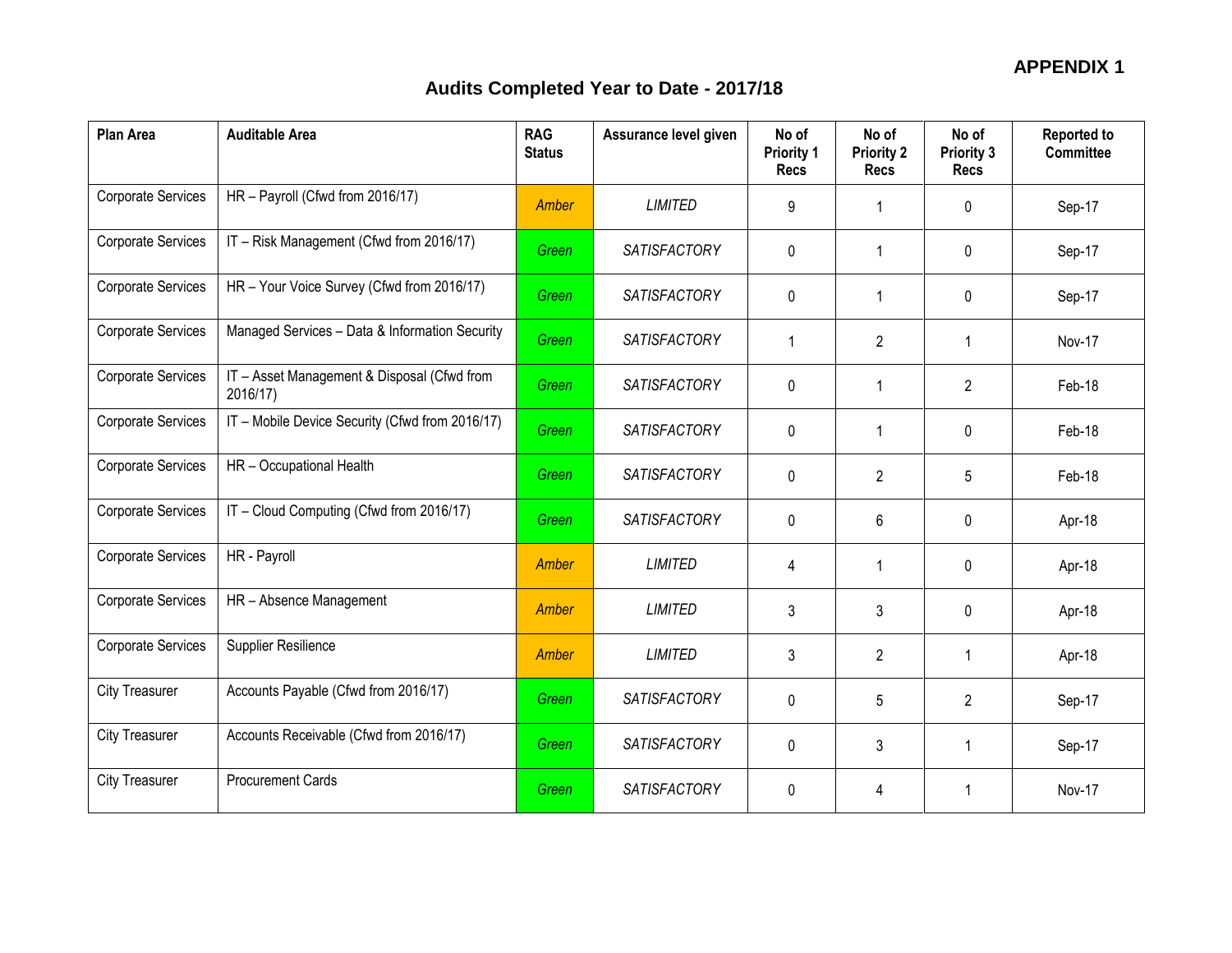| <b>Plan Area</b>      | <b>Auditable Area</b> | <b>RAG</b><br><b>Status</b> | Assurance level given | No of<br><b>Priority 1</b><br><b>Recs</b> | No of<br><b>Priority 2</b><br>Recs | No of<br><b>Priority 3</b><br><b>Recs</b> | <b>Reported to</b><br><b>Committee</b> |
|-----------------------|-----------------------|-----------------------------|-----------------------|-------------------------------------------|------------------------------------|-------------------------------------------|----------------------------------------|
| <b>City Treasurer</b> | Accounts Payable      | Green                       | <b>SATISFACTORY</b>   | $\mathbf 0$                               | 8                                  | $\mathbf 0$                               | Apr-18                                 |
| <b>City Treasurer</b> | Pension Investments   | Green                       | SATISFACTORY          |                                           | 3                                  | $\overline{2}$                            | Apr-18                                 |
| <b>City Treasurer</b> | Council Tax           | Green                       | SUBSTANTIAL           | $\mathbf 0$                               |                                    |                                           | Apr-18                                 |
| <b>City Treasurer</b> | Income Manager        | Green                       | <b>SATISFACTORY</b>   | 0                                         | 0                                  |                                           | Apr-18                                 |
| <b>City Treasurer</b> | Accounts Receivable   | Green                       | SATISFACTORY          | 0                                         |                                    | 0                                         | Apr-18                                 |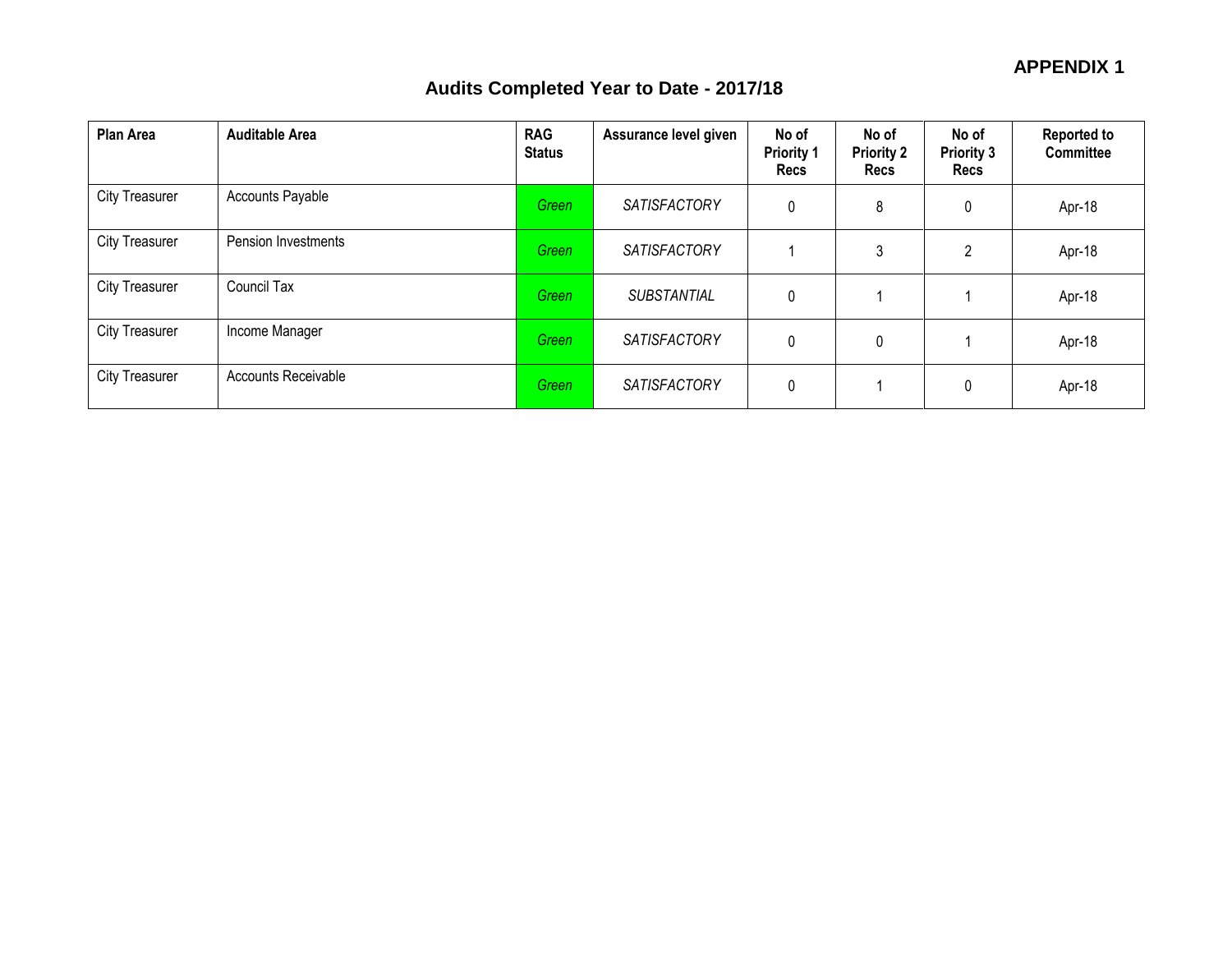# **Additional Information on Audits (Main report – Paragraph 5.1)**

#### **Children's Services:**

#### **1. Shared Services: Special Education Needs (SEN) Provision (satisfactory assurance)**

The SEND Code of Practice provides statutory guidance on duties, policies and procedures relating to Part 3 of the Children and Families Act 2014. It relates to children and young people with SEN and disabled children and young people. The Code of Practice sets out a definition of eligibility for statutory assessment and the Education Health & Care (EHC) plan. It places emphasis on taking children and young people whose needs cannot be reasonably met through their normally resourced local mainstream provision through the EHC planning process.

An Education Health & Care Plan (EHC plan) is the way support is planned and provided for children and young people (from birth to 25 years of age), who have special educational needs (SEN) and need a much higher level of support than good education providers can deliver on their own. The purpose of an EHC plan is to make special educational provision and related health and social care support meet the learning needs of the child or young person, to secure improved outcomes for them in learning, to co-ordinate provision better across education, health and social care and, as they get older, to prepare them better for adulthood. The SEND Code of Practice requires that children, young people and parents have more control over decisions about their support.

The key findings of this audit are summarised below:

- The Special Educational Needs and Disabilities Code of Practice (2015) provides the Council with a structure and guidelines to follow in providing a service to children and young people within the borough. The Code of Practice is available online and staff within the SEN department are provided with hard copies. It provides details on the assessment process including the involvement with service users, the relevant timeframes for producing a plan, and the requirement to review plans on an annual basis. Details on the appeals process are underlined in the document. In addition to the Code of Practice, an SEN services handbook was rolled out in November 2017 providing local guidance to staff;
- The challenge of securing permanent staff has been a recognised issue facing SEN Services across England. As such, a number of staff within the service are agency staff although a number of steps have been taken to remedy this, including: review of pay and reward; and the development of a robust CPD for staff;
- Referrals to the SEN Service can be made via a variety of means; through referral forms, face-to-face at Council offices (LBHF &, RBKC) or via telephone (WCC), or by schools. Information on the Councils' Special Educational Needs Services and Local Offers are available on the Councils' websites, along with contact details. The Councils have also prepared and posted bulletins in schools within the borough as a means of informing schools' staff of the process for referring children and young people to the service;
- The referral and assessment process is the same for each of the three boroughs. The local authority is required to undertake an 18-week transfer review process, which is a re-assessment of needs, for those children and young people and who currently have a statement of SEN. For all new referrals and applications, an assessment must be undertaken within 20-weeks. At the time the audit fieldwork started, trackers were in place detailing all children and young people with a statement of SEN or an Education, Health and Care Plan. There were two trackers in place across the three boroughs - one for individuals requiring 18-week assessments and one for individuals requiring 20-week assessments. Examination of the trackers identified that many of the fields had not been fully populated, including the date the statements/plans have been were issued. Due to this, the annual review date in many cases was not immediately apparent. Discussion with the Deputy Head of SEN established that the tracker did not alert the necessary officers where action is due or overdue. These trackers have since been replaced with a case management system which allows staff and management to more effectively track and report on staff workload and pending deadlines;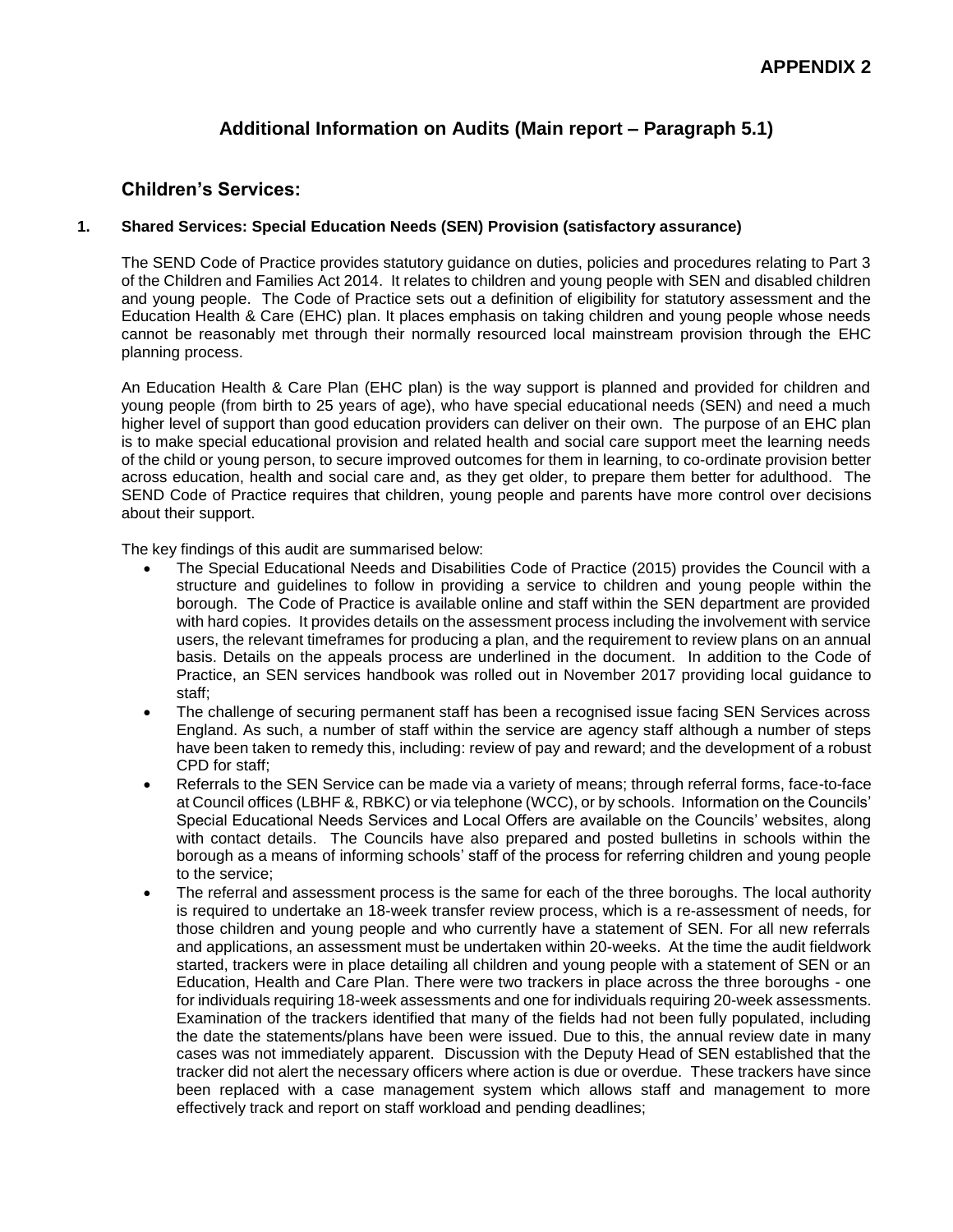- The service has set a KPI of 10 weeks from initial referral for an assessment to be undertaken. This is to ensure that the SEN department have sufficient time to prepare an EHC Plan in the 18/20-week mandatory timeframe;
- A decision group is in place to review each case at referral stage as a means of establishing whether an assessment will be carried out by the SEN department;
- A standardised EHC Plan template is used across the three boroughs for all individuals upon completion of an assessment. This includes information about the individual, a summary of the individual's needs/requirements, outcomes, and provisions needed. The plan is tailored to each individual's needs and is developed collaboratively by a member of the Clinical Commissioning Group, a Local Authority Officer, the individual and their family/guardians. However, minutes or action points were not taken at each meeting. Therefore, although the output of the meeting is captured in the EHC plan we were unable to confirm the, decision making process when formulating the plan;
- Examination of quarter 3 performance reports indicated that the number of EHC Plans completed in the 20-week mandatory timeframe were 67% (LBHF), 64% (RBKC) and 80% (WCC). However, performance has improved since this sample testing was undertaken and therefore no recommendation was made;
- Assessments are signed off by a senior officer as evidence of review and approval. The Senior Officer checks to ensure that all the areas of the assessment have been completed and all relevant supporting documentation is provided;
- In accordance with the Code of Practice, all EHC Plans require an annual review to ensure that the service provided meets the needs of the individual and reflects any changes since the plan was developed. The service is currently developing systems for better oversight of annual review., managed in the new Case Management Site, allowing monitoring reports on performance and proactive reports. A guide on the annual review process is currently being developed for schools;
- Carers can appeal against the outcome of an assessment. A log of all appeals is maintained by the service. According to the Code of Practice, the Councils must provide parents with information regarding appeals and the process for resolving disagreements. Where an application for an assessment has been rejected, a letter is sent out to parents with a paragraph regarding future support, advice and the appeals procedure. Further information on the appeals process is outlined on the Councils' websites and is posted on School bulletins. Discussions established that outcomes of appeals are reviewed and significant practice issues fed into the service improvement process through the monthly practice meetings and the weekly service updates. A quality assurance system is currently being developed where outcomes and appeals and complaints will be formally fed into the assessment process, however this is still in the implementation stages;
- The DfE identified through the work with the regional SEND Adviser that there were significant concerns in relation to the statutory compliance in the SEN Service. This related specifically to the completion of EHC needs assessments within 20-weeks and the transfer of Statements to EHC Plans by 31 March 2018. Funding was identified by the DfE to support the three boroughs and an experienced former Head of SEN was placed in the Service between 1 September 2017 and 31 March 2018. The focus of this work was to improve the statutory compliance. The final meeting with the DfE took place in March 2018 and it was considered that this had proved to be successful in supporting the service to improve their statutory compliance. An improvement plan was developed with the aim of improving performance and is being monitored against by the SEN Service Leadership Team;
- The Director of Education has set performance targets service and these in turn have been translated into individual targets for staff. These targets are reported on monthly to senior officers and Members. A SEN Improvement Group has also been established to oversee performance and the service improvement plan. This group meets monthly and is chaired at Executive Director level;
- The SEN budget is monitored on a monthly basis by finance officers with assistance from the Head of SEN. Reports are produced on a monthly basis including a directorate commentary for each borough highlighting any over/underspend, any spending pressures and rationale for these. These reports are submitted to the Senior Management team and the Senior Leadership Team where any actions required as a result of the reports are discussed, agreed and monitored. The Financial position is also reported to the Schools Forum on a termly basis.

One high and two medium priority recommendations have been made as follows: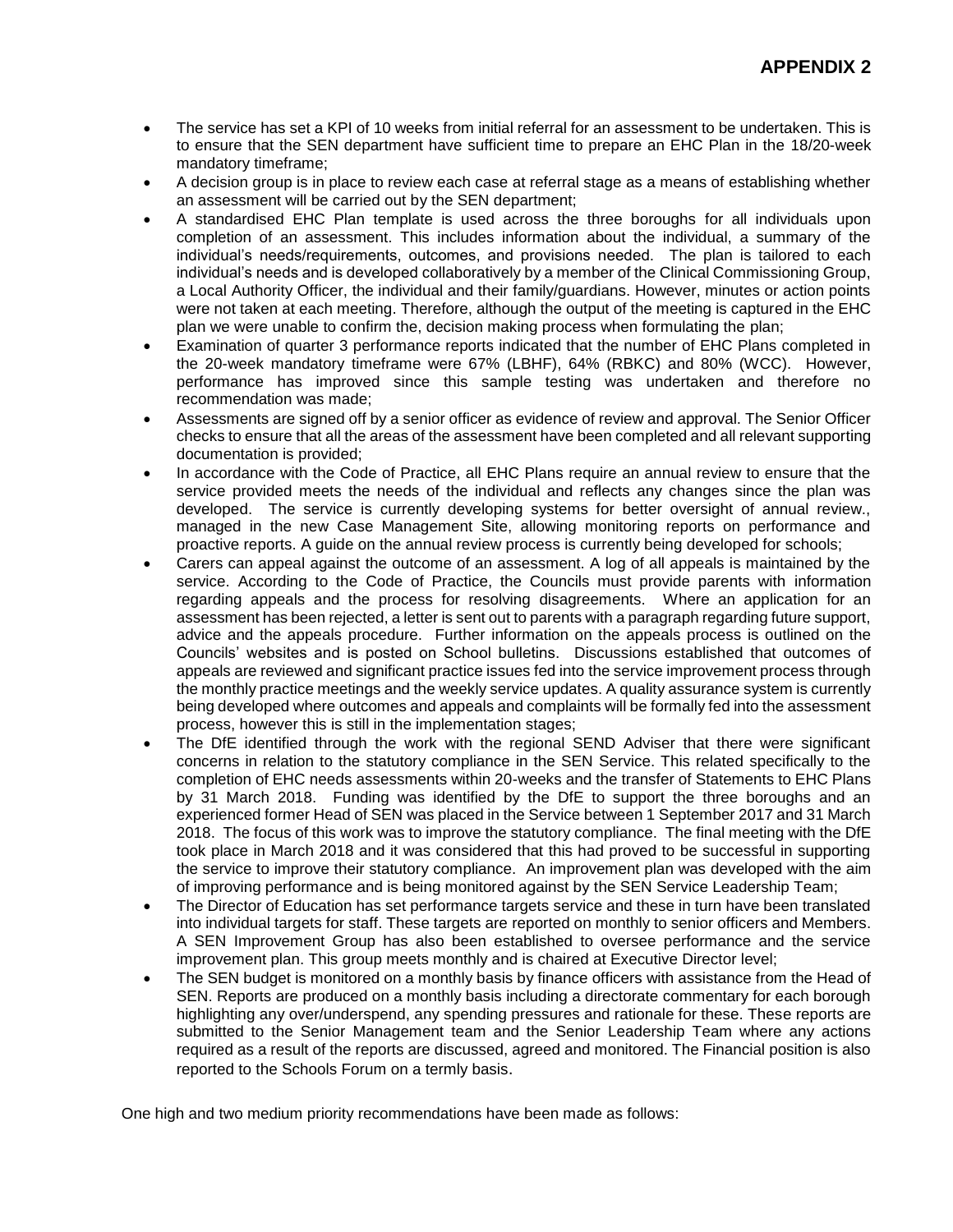- A summary of matters discussed, and key decisions made should be recorded and retained for all EHC Planning meetings;
- EHC Plans should be reviewed on an annual basis;
- The Case Management System should notify SEN staff of upcoming annual review dates. These dates should continue to be monitored against to ensure that reviews are identified, organised and completed in good time to meet the 12-month review period.

#### **2. Schools**

Audits of the Council's schools are carried out using an established probity audit programme, usually on a three-year cycle unless issues dictate a more frequent review. The programme is designed to audit the main areas of governance and financial control. The programme's standards are based on legislation, the Scheme for Financing Schools and accepted best practice. The purpose of the audit is to help schools establish and maintain robust financial systems.

In the reporting period, one final report has been issued in respect of school audits:

Queen's Park Primary School (satisfactory assurance).

No significant issues were identified at the school and the recommendations made will be followed up later in the year.

#### **Growth, Planning & Housing:**

#### **3. Apprenticeships in Procurement & Development (advisory report)**

The Council's 2016 City Plan contains a policy that "Where appropriate, new development will contribute towards initiatives that provide employment, training and skills development for local residents and ensure that local people and communities benefit from opportunities which are generated from development".

A significant part of this entails removing barriers to the growth of sustainable communities, in the form of access to skills, training and employment to foster economic and social vitality and diversity, and improved life chances for Westminster's residents.

As well as running its own Apprenticeship Programme, the Council can also set requirements for suppliers and developers to employ apprentices and or support trainees when developing in, or contracting with, the Council.

Public Sector organisations have an obligation under the Public Services (Social Value) Act 2012 (SVA) to consider how a procurement might improve the economic, social and environmental wellbeing of the area. Westminster City Council spends approximately £460 million on goods, services and works per annum and therefore is able to leverage its supply chain to deliver additional benefits to residents, businesses and communities, including through Apprenticeship and Traineeship opportunities.

Planning obligations are used by the Council to allow, in appropriate circumstances, planning permission to be granted for development proposals that might have otherwise been considered unacceptable in planning terms. Planning obligations are used to secure measures to mitigate the impacts of a development. In some cases, this may include the requirement to prepare an Employment & Skills Strategy setting out how the developer will contribute towards the Council's policy contained within the City Plan 2016

The purpose of this audit was to gather information to establish the current processes operating within the Council in respect of securing apprenticeships and traineeships in procurement and development. As such this was an advisory review and no assurance opinion was provided.

The audit confirmed that there are policies and processes in place to support the Council's drive to generate apprenticeships/traineeships from development. However, some of the key controls such as formal monitoring of compliance with the developer's Employment and Skills Plan has only recently been introduced and further work is required to strengthen the control environment. In addition, the Council does not currently have a reportable figure on the total number of apprenticeships/trainees generated from development. This information will be critical in assessing whether the Council is maximising opportunities to contribute towards the Council's policy set out in the City Plan 2016 in respect of generating employment, training and skills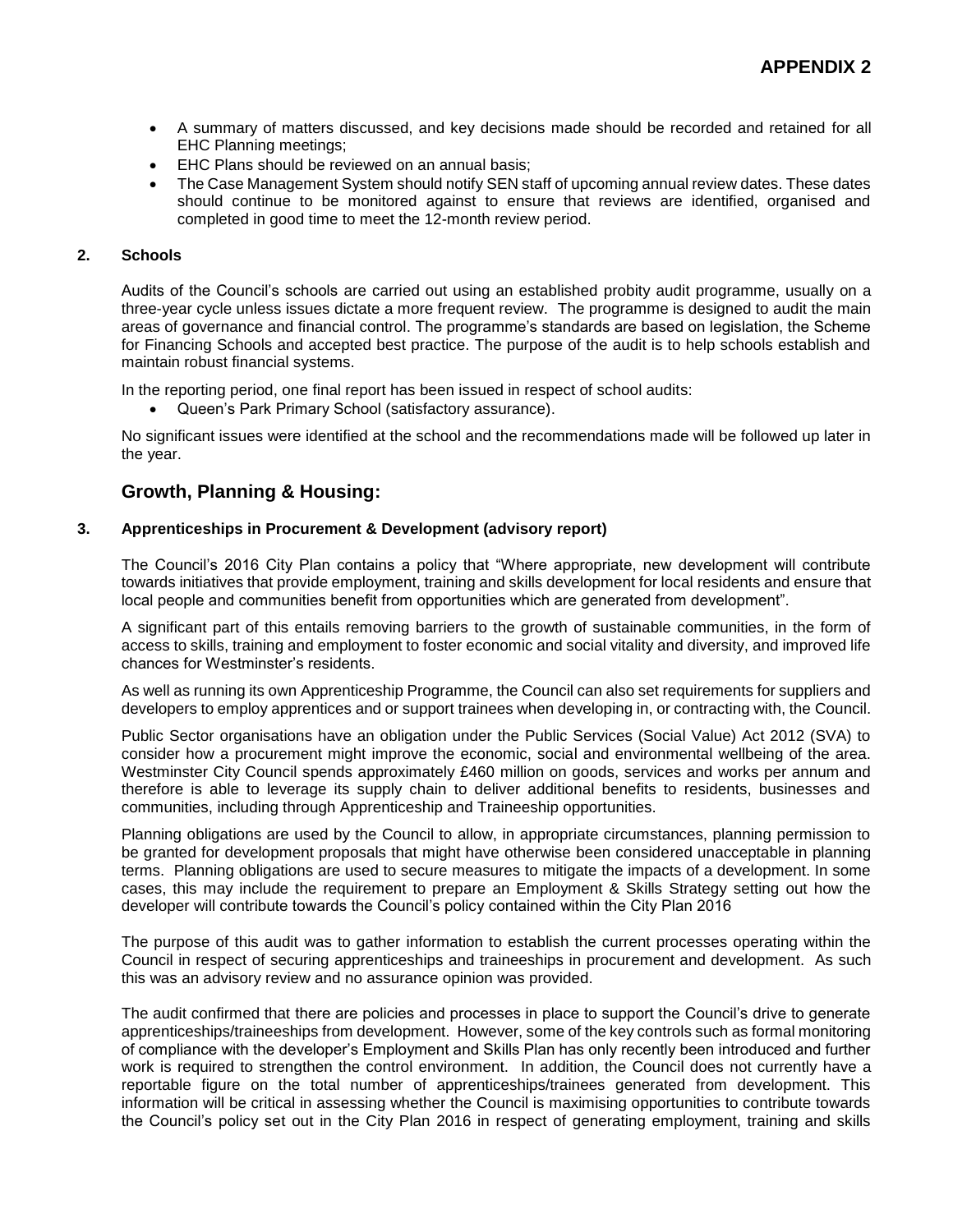benefits from development. Following the introduction of a quarterly monitoring template in the summer of 2017, the Employment and Skills team will use the figures submitted to collate the total number so that this can be reported in the future.

With regards to procurement, there is an appetite to secure apprenticeships/traineeships through contracts. It should be noted that whilst there is a requirement to assess Social Value as part of tender process, there is currently no Council policy mandating apprenticeship in tenders as use of apprenticeships is not always appropriate. However, business areas are encouraged to think about including the use of apprenticeships in the tender specification and where it is considered appropriate this is written into the specification. The introduction of the Responsible Procurement approach has brought about a number of significant changes to the process as follows:

- Introduction of a Responsible Procurement Delivery Plan to be completed by the suppliers at tender stage (all tenders where the contract value exceeds £100k) and to formally capture their social value promises;
- Social Value Deliverables Tracker to provide an overview of the social value promises made; and
- Recruitment of officers to engage with the contract managers and suppliers and assist them to deliver the social value promises set out in the Responsible Procurement Delivery Plan.

Further work is underway including the process of collating compliance data through updates to the Responsible Procurement Delivery Plan.

### **City Management & Communities:**

#### **4. Prevent Strategy (satisfactory assurance)**

Section 26 of the Counter-Terrorism and Security Act 2015 (the Act) places a duty on certain bodies ("specified authorities" listed in Schedule 6 to the Act), in the exercise of their functions, to have "due regard to the need to prevent people from being drawn into terrorism".

Prevent is one of the four elements of CONTEST, the government's counter-terrorism strategy. It aims to stop people becoming terrorists or supporting terrorism. The Prevent Strategy:

- Responds to the ideological challenge of terrorism and aspects of extremism, and the threat faced from those who promote these views;
- Provides practical help in order to safeguard vulnerable people from being drawn into terrorism and ensures they are given appropriate advice and support; and
- Works with a wide range of sectors (including education, criminal justice, faith, charities, online and health) where there are risks of radicalisation.

The strategy covers all forms of terrorism, including far right extremism and some aspects of non-violent extremism. The National Prevent Board, which includes senior members of the cabinet and security chiefs, prioritise the Prevent Strategy on the needs of the local area. The Home Office works with local authorities, a wide range of government departments, and community organisations to deliver the Prevent Strategy. The Police also play a role in Prevent, when taking a preventative approach to other crimes. The Channel Programme forms a key part of the Prevent Strategy. The process is a multi-agency approach to identify and provide support at an early stage to individuals who are at risk of being drawn into terrorism.

The audit identified that:

 The roles and responsibilities of the staff within the Prevent Team are defined and embedded within the legislation. All staff members have access to Prevent Duty Guidance for England and Wales and Channel Duty Guidance;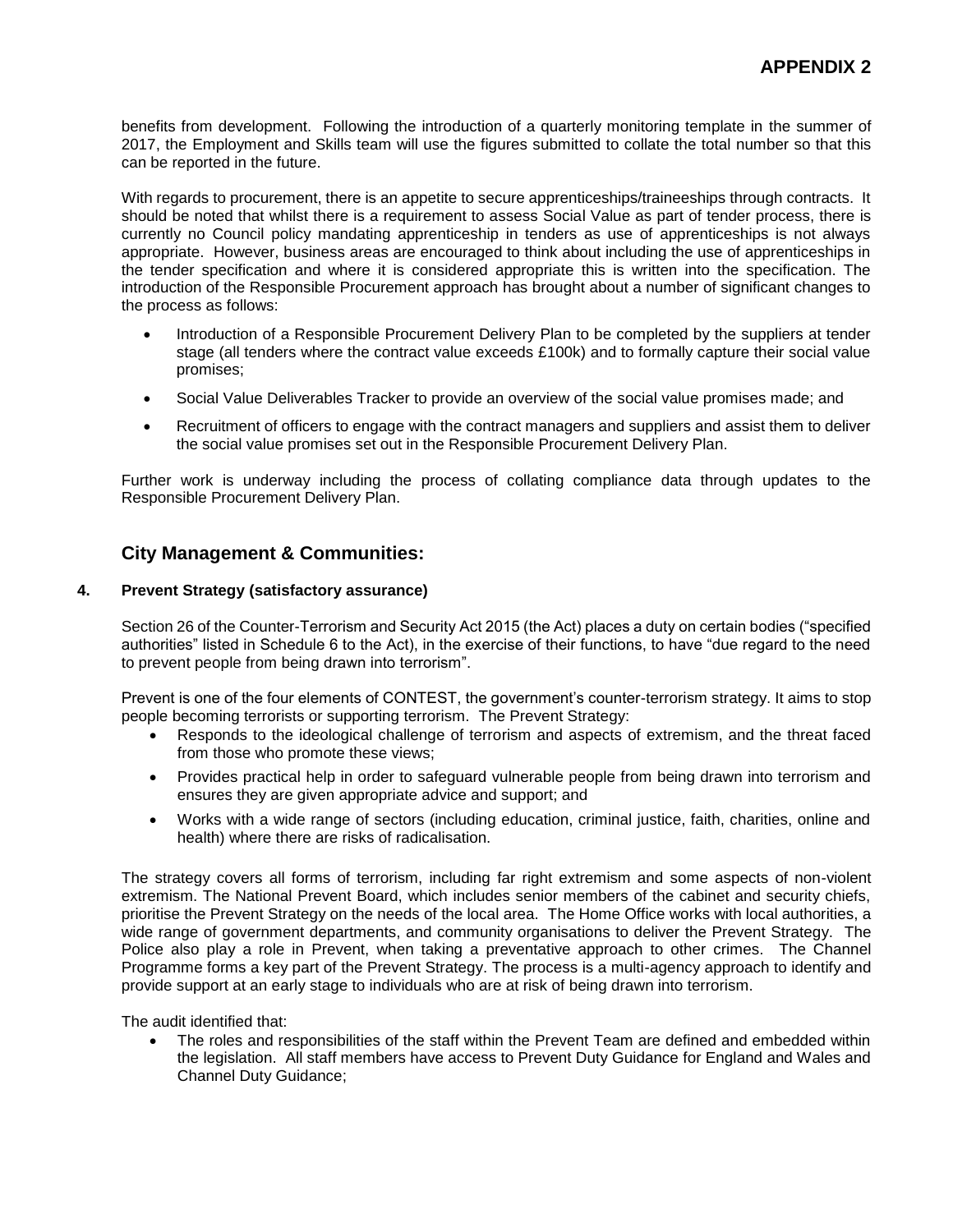- Grant Agreements are set up between the Council and the Home Office on an annual basis. The four agreements in place cover Local Authority Prevent Coordinators, the Prevent Education Officer, Youth Mentoring and Prevent Local Delivery Fund;
- A Safer Westminster Partnership Information Sharing Protocol is in place between the Council and other public institutions, such as the Metropolitan Police, London Fire Brigades and National Probation Service. The responsibilities for the Council in the Information Sharing Agreements for the Channel Project are clearly defined, however, only four of the eight Authorities involved had signed the Agreement. In addition, none of the 12 'Co-operating Persons / Bodies' had signed the Agreement (Co-operating Persons / Bodies are other people or organisations co-operating in implementing the Prevent strategy);
- A Prevent Team organisational structure is in place, which is documented and up to date, listing the roles of each member of the Prevent Team. This structure includes both internal organisations and key third parties involved in the Prevent strategy;
- A Counter-Terrorism Local Profile (CTLP) is prepared by the Metropolitan Police Service, including information provided by the Council, on an annual basis to outline the threats and vulnerabilities from terrorism related activities within the borough. This document highlights the risks relating to terrorism and non-violent extremism and recommendations to address them;
- A Council delivery plan is in place for 2017/18 to monitor progress in implementing projects approved by the Office for Security and Counter-Terrorism (OSCT). The project's intended outcomes, outputs/actions and progress are recorded and each project is RAG (red, amber, green) rated;
- Currently, the Council funds six different projects. These are grassroots community projects designed to deal with some of the risks faced in the local area. Every quarter the Prevent Team complete a Prevent Monitoring Return report. This assesses the effectiveness of each project in dealing with different types of risks that the local area faces;
- Quarterly reclaims are submitted to the Home Office to claim expenses on agreed projects;
- Referrals can be made to the Prevent Team where an individual is believed to be at risk of radicalisation. Cases are then managed through a Prevent case management system. Where individuals meet certain criteria, they will be referred onto the Channel Programme. Channel is a programme which focuses on providing support at an early stage to people who are identified as being vulnerable to being drawn into terrorism;
- Referral information can be found on the Council's website, along with all necessary contact details. Once a referral is made to the Prevent Team via email, it will be passed onto the police for assessment;
- The Council has set up Channel Panel meetings which occur on a monthly basis. All individuals referred to the Channel Programme appear as a standing item on the agenda in each meeting;
- Budget monitoring is performed on a quarterly basis by the Prevent Programme Manager and no significant budget variances were identified;
- Training feedback forms are provided to individuals in order to pinpoint any areas for improvement and monitor performance of Prevent Officers. A tracker is maintained by the Prevent Team to track all the sessions the team have carried out and which institutions may want to take part in the voluntary training again in the future;
- The Prevent Steering Group meets on a termly basis and consists of representatives from Westminster City Council, the London Borough of Hammersmith and Fulham, the Royal Borough of Kensington and Chelsea and the Home Office. Amongst its responsibilities, is to provide a high level review of the functions of the Prevent Programme across the three boroughs.

One medium priority recommendation was made that the Information Sharing Protocol needed to be signed by all of the relevant parties. At the time of the audit the impact of the General Data Protection Regulations was being discussed with the Home Office on Prevent related matters.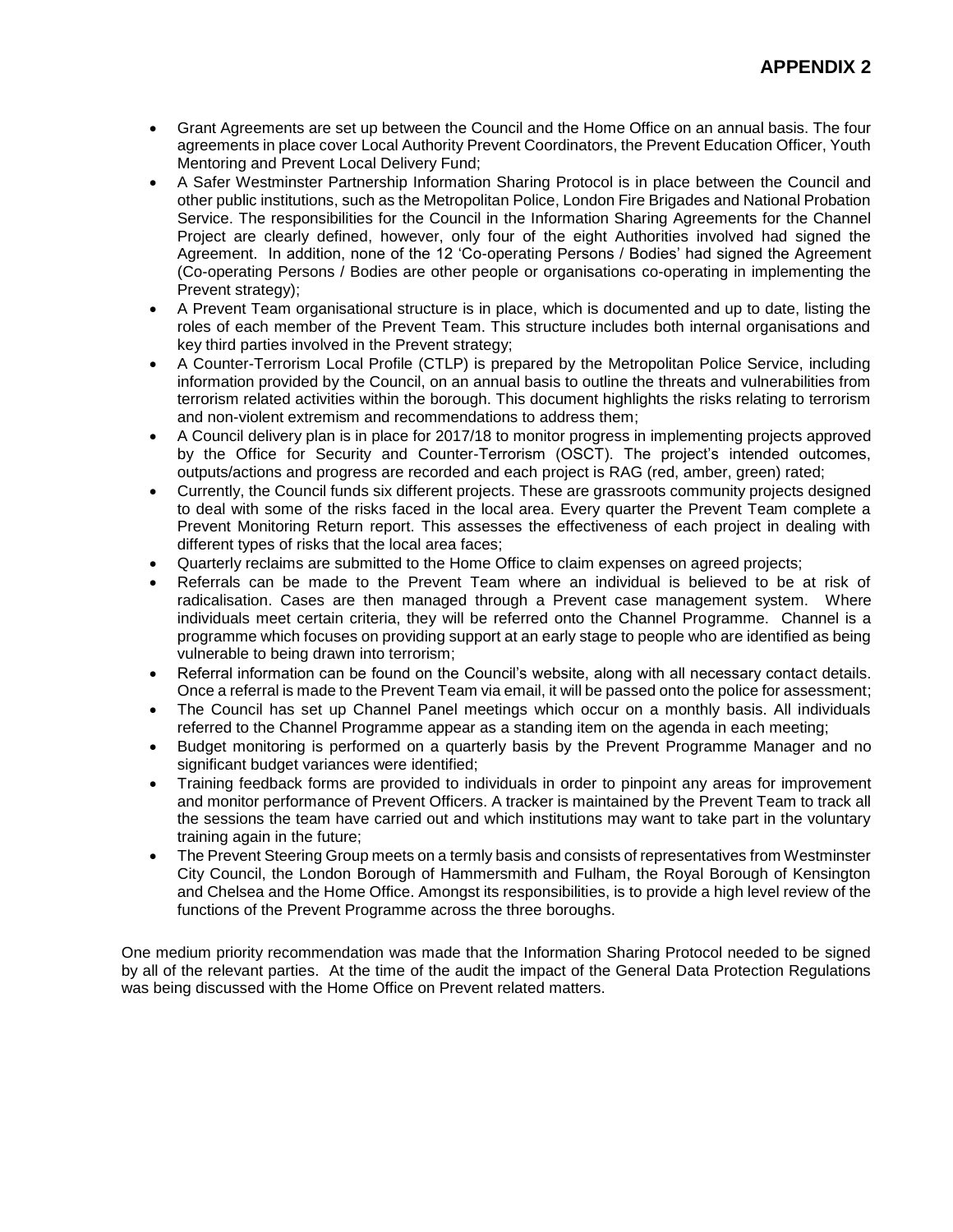#### **5. Highways Contracts (satisfactory assurance)**

Under section 41 of the Highways Act 1980, local authorities have a statutory duty to maintain the public roads including major and minor works. Westminster City Council's (WCC) planned maintenance programme support the 'City for All' vision in delivering a well-managed, high quality streetscape. Highways maintenance is delivered through:

- A planned maintenance programme of works which prolongs the life of the asset whilst maintaining its structural capacity;
- Reactive maintenance which is completed as a result of defects to the carriage and footway which may be dangerous to the users of the highway;
- Inspection and testing used to gather information of the state of repair of assets which assists in planning the maintenance programme.

Highways maintenance is provided by FM Conway (FMC) WSP partnership under three separate contracts which commenced on 1st April 2014 and will run for eight years ending on 31 March 2022. The service provided by Conway/WSP includes design and consultancy services; reactive and planned highway maintenance and management services; public realm projects; management and improvement of Westminster City Council's highway assets and maintenance and management of two Thames Crossings. Although the contract with FM Conway is self-monitoring, the council has also retained the services of an independent company to inspect a proportion of completed highway maintenance jobs to provide assurance that the quality of workmanship and material used by FMC meets expected standards and regulations.

Income is generated from works performed by the Council via FM Conway with the three main income streams being works performed under:

- Section 106 Town and Country Planning Act 1990. This relates to income derived as part of a planning condition and can cover contribution to a range of obligations within the borough such as affordable homes, public open spaces, highways, and borough improvements;
- Section 278 of the Highways Act 1980. This relates to the income derived from invoicing a developer for the cost of works completed specifically to the highways which is designed and delivered by the WSP and FMC team on behalf of the developer; and
- Works performed on behalf of Transport for London (TfL) under the Local Implementation Program (LIP). For 2017/18 an income budget of £720,000 was approved by TfL. At the time of the review, TfL had reimbursed £287,971 for completed works against the projects in the LIP programme.

The key findings of the audit are summarised below:

- Officers within Public Realm (Highways) have a clear understanding of the objective of the service, gained through experience of managing and delivering highways maintenance and public projects across the borough over many years. The stated objectives covering each area of WCC Highways Management is details in the Consolidated Asset Management Board Action Plan. The review highlighted that there is a good level of communication across the team and with FMC's staff;
- The performance of the highways team is reported quarterly to the Audit and Performance Committee. The performance information presented to committee is compiled independently of the Highways team and includes results against two Key Performance Indicators (KPI): Repairs to Carriage and footway completed within 24 hours and the number of highways inspections completed;
- The controls over the creation and approval of the Highways Annual Planned Preventative Maintenance (PPM) programme are applied to a satisfactory level. The programme is devised following a whole borough annual street inspection process carried out by a firm accredited to undertake the surveys. Scrutiny and final approval of the PPM programme is provided by the Cabinet Member for City Highways under delegated authority;
- NRP's Divisional Director assigned to the Council's contract has enabled a good level of continuity within the monitoring role undertaken by NRP. Consequently, it has also enabled good working relationship with the Council and FMC staff to be developed. As part of NRP's continual service improvements, their staff will provide an enhanced level of scrutiny over construction of the annual PPM plan by FMC. This will provide the Council with assurance that the overall scope of works, the design parameters used to estimate cost of works is satisfactory, material allocation is reasonable and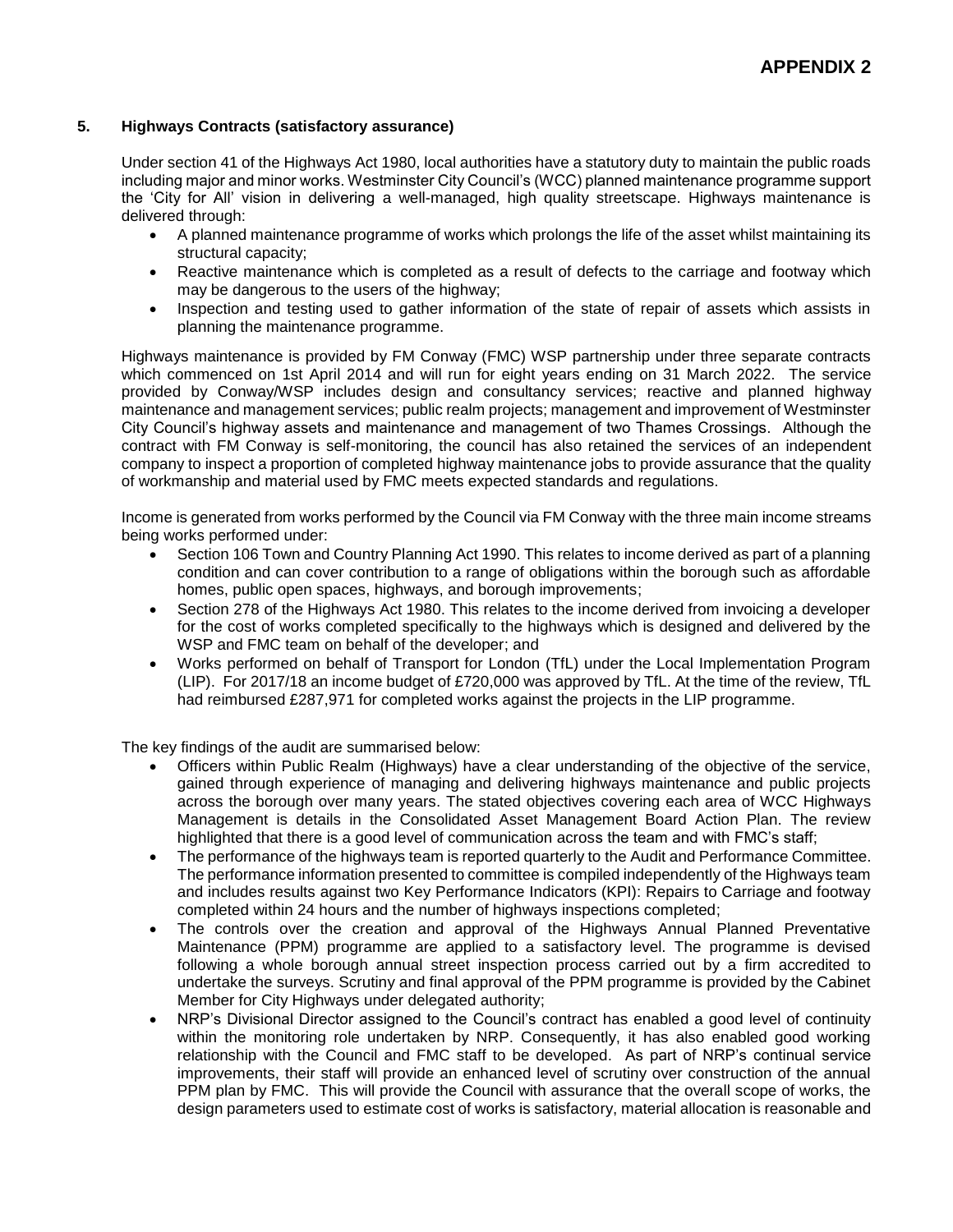that the planned programme will deliver each project in the PPM program by the end of the financial year. The 2018/19 PPM programme will be subjected to this review;

- The controls over the reimbursement claims for projects completed on behalf of Transport for London (TfL) is working to a satisfactory level. The amounts claimed by the Council against the LiP allocation approved by TfL is based on financial information provide by FMC. The aim is for monthly LiP reimbursement claims; the timings are dependent on when FMC complete the works and provide the required financial information. The claims are made via TfL's portal and the reimbursed amounts paid directly to the Council via a Bank Automated Credit (BAC) transfer. The amounts received are monitored by the department's finance team;
- There are sufficient safeguards in the Highways IT system (Confirm) to prevent reactive maintenance work being undertaken by the Council for neighbouring boroughs in error. The process for assigning a priority rating for each reactive maintenance job and of the pre-arranged priorities for jobs within the borough's key shopping, high footfall streets ensures jobs are dealt with based on the urgency of the repair. Confirm enables efficient electronic transfer of works orders to FMC. The system also holds key information on each job raised and can track its progress from start to completion, including payment details;
- The control over payment to FMC for work completed under the Council's "highways maintenance" processes are being correctly applied. Purchase orders are approved at the start of the year to cover the costs of the various maintenance work streams. Testing confirmed that individual invoices from FMC relating to the PPM programme are reviewed and approved for payment by Highways managers with the appropriate delegated authority under the workflow process;
- NRP's Associate Director reported that there is an on-going dispute with FMC over the "Binder Course" used for carriageway repairs. The issue stems from NRP not being entirely sure that the amount of binder course used in certain jobs is an accurate reflection of the amount actually used and, for some jobs, whether a binder course was actually required. NRP plan to resolve this matter through its review of the PPM programme as part of the enhanced service delivery which will include a greater scrutiny of the material assigned to each job;
- The monitoring of financial performance of the highways maintenance process is carried out by the department's finance team. As part of the monitoring function, monthly meetings are held with Highways managers to discuss financial performance and forward spending profiles against remaining budgets. In addition, there is a good level of communication with officers from the Council's Insurance team. The information shared in terms of claims profiles and the outcome of court cases informs the Highways team of areas of the maintenance process which may require additional scrutiny;
- NRP carried out a shadow exercise at the request of the Head of Service. The purpose of the exercise was to validate the job orders raised by Council Inspectors to identify any defects that should have been raised by the Inspectors in accordance with the Council's "Risk Register for Highways Safety Defects". The results of the exercise were reported to the Head of Service who along with senior managers within the division will address the issues raised in the report.

Six medium and two low priority recommendations were made to address the following control weaknesses:

- the number of completed reactive maintenance jobs inspected quarterly by NRP which meet the quality standard relating to system and sites checks, is currently not included in the report to Committee;
- The task of producing the Council's Asset Management Plan (AMP) with the associated procedures is assigned to an officer who is a long term temporary member of the team. This could cause possible business continuity issues should the officer leave the Council with little or no notice period being served;
- The AMP is supported by a set of procedural guidance notes describing the highways maintenance process and the key control areas. Good practice advises that in order to maintain the currency of the guidance notes, they should be periodically reviewed and updated to reflect changes by a specific member of the team;
- The location and retrieval of copies of s278 and s106 agreements is time consuming due to the copy agreements being held by individual project managers and storage arrangements for these agreements needs to be improved;
- Income received from developers under s278 and s106 agreements will need to be reconciled against the contribution specified in the agreements to ensure that all income due has been received;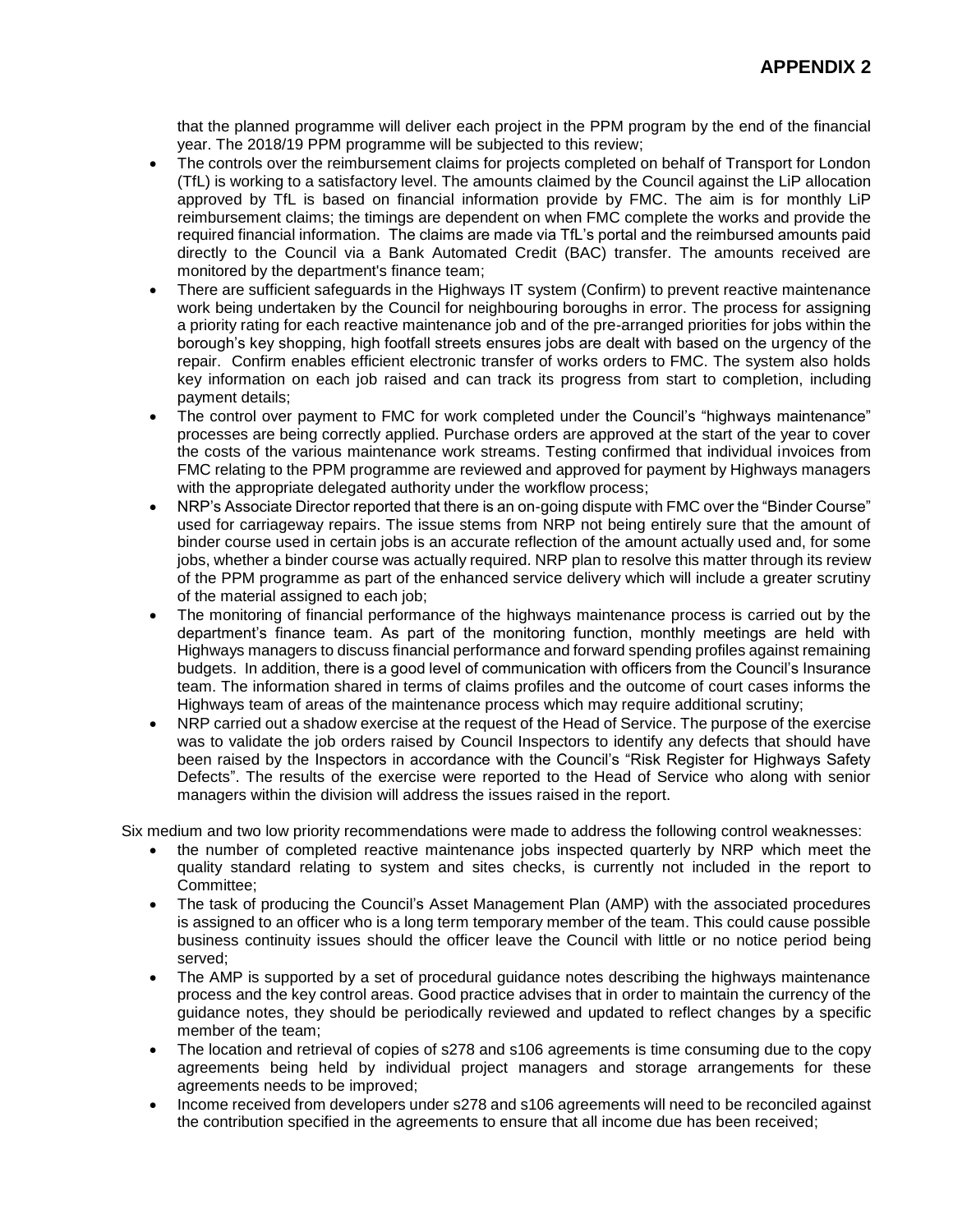- The process for paying FMC for reactive maintenance jobs operates as expected and the approval process for invoice payments is appropriate. However, the process for clearing disputed claims for payment for individual jobs frozen by the Council, are not being completed in a timely manner;
- NRP conducts a review of all completed projects in the PPM programme. The reviews provide assurance to the Council that FMC has completed the works to the expected standards using the correct materials and quantities. The review of NRP's inspection process, using a sample of completed PPM projects, revealed that NRP's own internal processes need to be strengthened to improve business continuity and guidance available to their staff;
- NRP also undertakes inspections of completed reactive maintenance jobs based on a six per cent random sample which is computer generated. This removes any bias or "cherry picking" by NRP. A review of the inspection process revealed that the timeliness of informing the Council of those jobs that failed the inspection needs to be improved.

#### **6. Code of Construction (satisfactory assurance)**

The Council has approximately 2000 licenced sites undertaking various construction projects throughout the borough although only 34 require monitoring under the Council's Code of Construction Practice (CoCP). These are categorised as either Level 1 and 2 sites and works to basements. Construction works at these sites includes full or partial demolition of existing buildings and full or partial reconstruction, basement extension and/or excavation and deep piling works lasting more than 30 days. The type of impact the above categories of construction could have on the carriage and footway includes:

- Road Closure;
- Noise and dust pollution relating to the construction;
- Restriction of carriage and footway width due to the construction works;
- Mud and other works debris accumulation on the highway during construction; and
- Vehicle activity in and around the work site.

The developer responsible for construction works is required as part of the planning consent to produce a Construction Management Plan (CMP) for Basement developments or a Site Environmental Management Plan (SEMP) for Level 1 and Level 2 developments. It is mandatory that the Highways Authority (the Council) reviews both the CMP or SEMP and based on the review, develop a suitable monitoring schedule so that during construction, the site is fully inspected to ensure compliance with the CMP or SEMP. The cost of conducting the site inspections during the construction works is passed onto the developer.

Income derived from set rates is linked to specific inspection activities required to monitor the development, with greater income derived from monitoring Level 1 sites. Apart from Level 1 sites, the Council can upgrade a site from a lower level to the one above based on the impact the site has on the local neighbourhood. An invoice is raised to the developer to recover the inspection fees. It is vital to ensure that the cost calculation associated with the inspections captures all support costs including officer salaries.

The review highlighted that communication and interaction between officers within the Council's Environmental Science and Highways Management sections works to a satisfactory level. Officers from both sections are involved in site monitoring requiring a co-ordinated approach. The review identified that amendments are required to current practices to improve information supporting the monitoring process and from developers to address insurance risk.

Officers within both the Environmental Science (ES) and Highways Management (HM) offices have a clear understanding of the objective of the service. This has been gained through experience of monitoring the various developments across the borough over many years. The complexity and duration of the development determines the seniority of staff assigned monitoring responsibility for a development. The Contract Officer (Environmental Science) – COES with input from Team Leaders determines the allocation of work.

Pre-start site inspections are undertaken to ensure that ES and HM officers become familiar with the site and the contractor's personnel. The visits enable offices to seek explanations and clarification on specific issues from the developer as part of the SEMP or CMP approval procedure.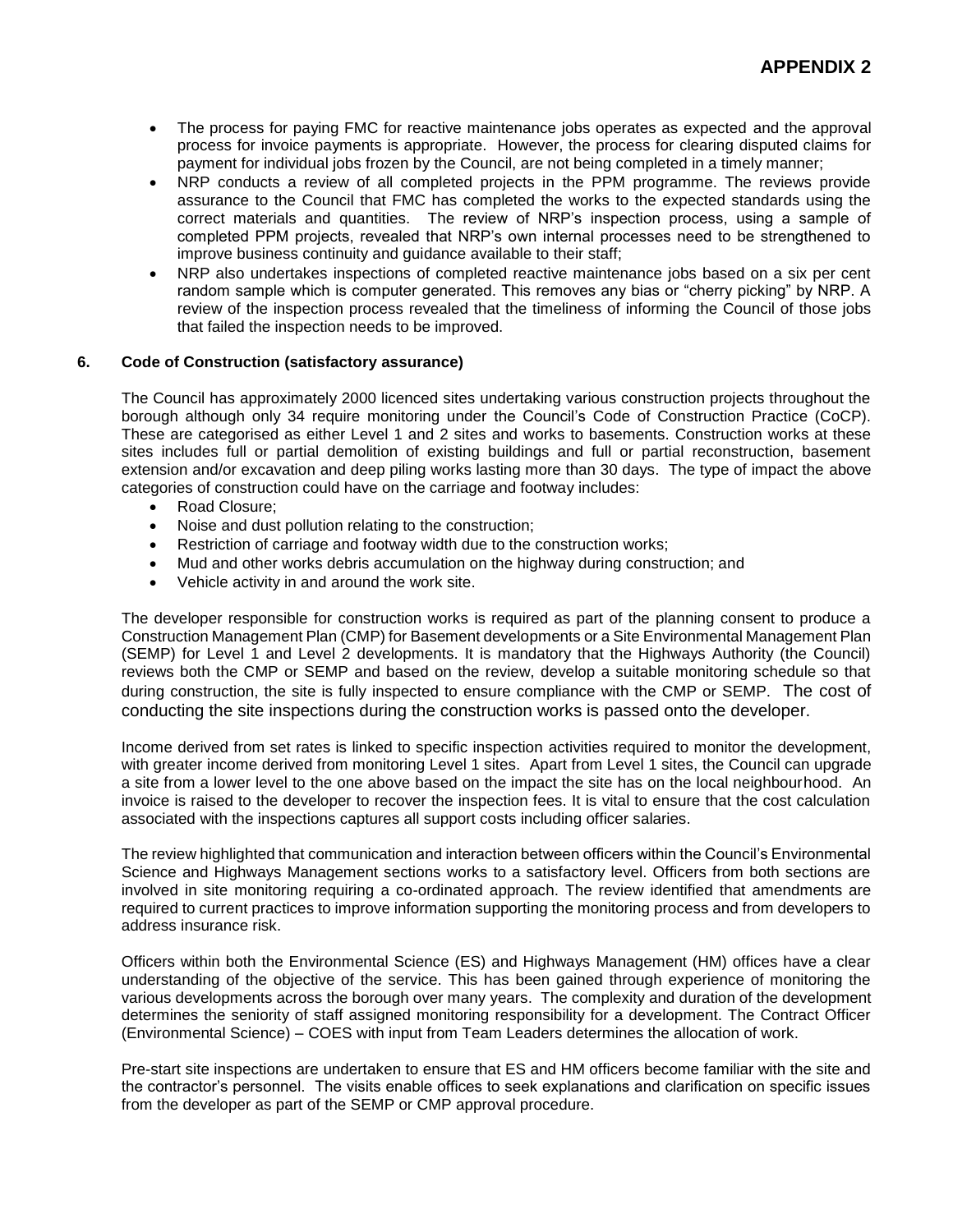It was reported that the service will not meet its £300,000 fee income target for CoCP reviews during 2017/18. The budget, when set was based on a larger number of developments starting 2017/18 than is the case. It was noted fairly early in the year that the budget overly ambitious, it was revised to a more realistic figure of between £160,000 to £180,000. The Finance Manager reported that developers have a five-year window of opportunity to commence a development once all Planning conditions are met. The Council cannot influence when the development starts and by extension when the income based on site monitoring can be transferred to Highways Management. The budget monitoring process is undertaken independently by the Group Finance manager. This segregates responsibility from the Highways Management team. Regular meetings between the Group Finance manager and the COES ensures that potential issues affecting financial performance are highlighted in a timely manner.

Five medium and one low priority recommendations were made to improve control in the following areas:

- There is potential for construction to commence on site once a developer receives the relevant approval form from the Council, without first settling the fee invoice;
- The process covering work allocation, calculating income fees and monitoring time charges followed by the COES is not supported by a set of procedures with the knowledge of the process is confined to one individual which could have future business continuity implications. In addition, the processes followed for pre-inspections and regular monitoring visits are not supported by guidance notes which highlight key control points in the process;
- The hourly rates used by the COES to determine the monitoring fees is provided by a Group Finance manager. The support costs used as part of the calculation does not currently include the Team Managers' costs. Future staff changes due to a departmental re-structure will also impact on the value of support costs and ultimately the hourly rates;
- The current form does not include any reference to contractor's insurance arrangements as an approval condition although the Council's standard s106 Agreements stipulates the type and value of insurance cover a contractor must have throughout the construction period.

# **Corporate Services:**

#### **7. Shared Services: IT Cloud Computing (satisfactory assurance)**

Although most IT services are provided separately, at the time of this audit, the shared service relationship still supported some council services (such as Adults and Children's Services) and some IT services such as network/telephony. In the creation of the Shared Service relationship, IT Outsource providers and Cloud Service Providers (CSP) were central to achieving economies of scale. All three councils use cloud based services with differing delivery models. Some of these include the BT Managed Services Solution, Frameworki (Adults and Children's case management system) Capital e-Sourcing, SirsiDynix Libraries system and Parking Management applications.

Cloud Computing is an emerging technology that has rapidly become mainstream. Whilst IT outsource arrangements have provided dedicated IT services to organisations for many years, Cloud Computing now provides services across the internet using shared infrastructure. This has resulted in many organisations moving their IT services to cloud provision due to the cost savings and efficiencies that can be achieved using this approach. Cloud Computing is implemented by one or more of the service models set out below with each providing a distinct computing service to the enterprises that utilise them:

- Infrastructure as a Service (IaaS) offers processing, storage, networks and other fundamental computing resources, enabling the customer to deploy and run arbitrary software, which can include operating systems and applications. Microsoft Azure and Amazon Web Services are market leader examples;
- Platform as a Service (PaaS) provides the capability to deploy customer created or acquired applications developed using programming languages and tools offered by the Cloud Service Provider. Web hosting is a common PaaS;
- Software as a Service (SaaS) provides a business application used by many individuals or enterprises concurrently. It provides the most common types of cloud applications used. Facebook,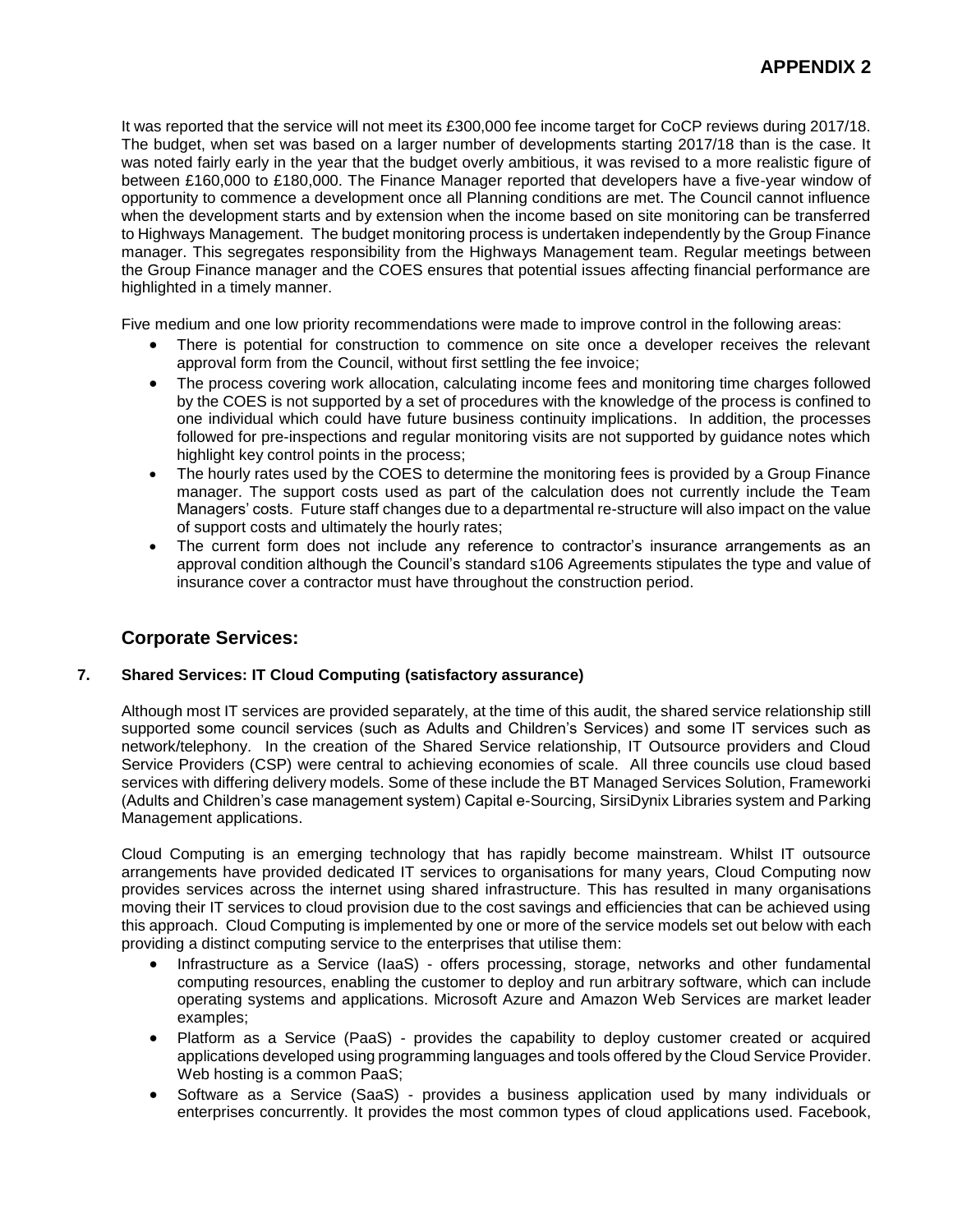G-mail™, LinkedIn®, Yahoo® user applications, Google Docs and Microsoft® Online Services are all examples of popular consumer-directed SaaS applications. It also allows customers to use the provider's applications running on a cloud infrastructure. The applications are accessible from various client devices through a thin client interface such as a web browser.

In terms of service deployment, three cloud deployment models exist for cloud customers:

- Private cloud has one enterprise as its user. Several different departments or divisions may be represented, but all exist within the same enterprise. Private clouds often employ virtualisation within an enterprise's existing computer servers to improve computer utilisation;
- Public cloud an offering from one Cloud Service Provider to multiple clients who share the cloud processing power concurrently. Public cloud clients share applications, processing power and data storage space communally. Client data is co-mingled, but logically segregated;
- Hybrid cloud a combination of two of the previously mentioned deployment models.

The audit identified that:

- That council management had oversight of the service provider with the use of dedicated service managers to support IT Senior Management in this role;
- Each contract reviewed included provisions describing roles and reporting responsibilities that support service reporting and review;
- Each contract reviewed included a section on service levels, service reporting and in some instances the option to use service credits to encourage compliance with service levels. The service levels and related reporting were considered to be appropriate to the nature of services delivered. Separate key performance indicators were not established in any of the contracts, but the service levels were sufficiently detailed to promote effective service;
- Each contract included sections on Data Protection and Freedom of Information.

Six medium priority recommendations were made in the following areas:

- There was no evidence of recent review of the exit arrangements or regular tests of the disaster recovery/business continuity provision;
- The requirement for incident reporting was included in each contract however, we were unable to confirm that security incidents are being reported for one of the shared services contracts;
- Data classification and retention are detailed in contracts to varying degrees but the IAAS / network services under review are subject to arrangements that overlay the contracts and are retained by individual council departments. Centralised oversight of the application and implementation of these policies is limited and is unlikely to comply with GDPR;
- Security obligations are provided in each contract, but these and associated security requirements do not clearly mandate encryption or data segregation and in some instances refer to a data classification scheme that has been superseded;
- The IT Security staff of each council do not provide ongoing assurance of the Cloud Service providers in support of IT or business departments. Service Operating Control (SOC) reports should form part of an ongoing review process which includes other reviewing data and discussion with the cloud provider;
- Each council uses a portal for management to initiate access requests with their provider but satisfactory assurance wasn't provided to demonstrate that dormant accounts are being monitored and disabled.

#### **City Treasurer:**

#### **8. Accounts Payable (satisfactory assurance)**

An effective Accounts Payable function ensures prompt payment of all invoices and accounts received by the councils whilst ensuring compliance with legislation and contractual obligations. The delivery of the service by BT is overseen by an enhanced Intelligent Client Function that works closely with business groups and services to ensure the Agresso solution and the BT Shared Service Centre meet user requirements. The Council will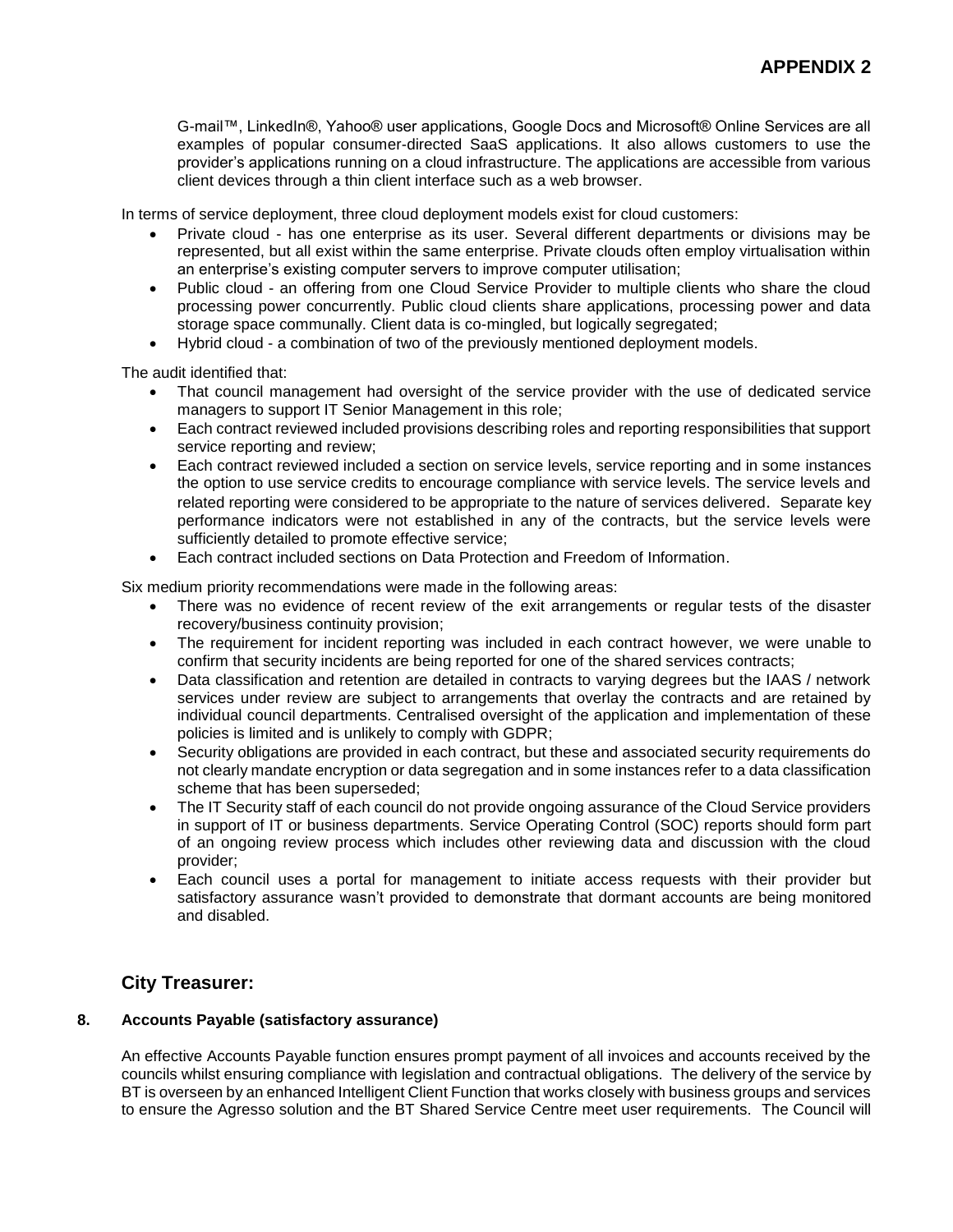not seek to extend the BT Managed Services contract beyond May 2019 and the Hampshire Partnerships SAP solution will replace BT in providing the managed service for HR, payroll and finance during 2018/19.

The audit utilised specialist data interrogation software to conduct a suite of tests and analytical processes to highlight potential indicators of control weaknesses and erroneous supplier payment transactions. Overall the system was considered to be operating effectively with effective guidance available, good reconciliation processes and appropriate workflow and approval processes in place. Compliance with the Council's policy of no purchase order no payment was very good with the majority of transactions supported by a purchase order.

Eight medium priority recommendations were made to improve controls in the following areas:

- Changes to supplier vendor bank account details are not subject to review by a second officer thereby increasing the risk of changes being made for fraudulent purposes and going undetected;
- Although the number of manual payment requests has gradually decreased since April 2017 an average of 145 requests with an average value of £22k per month are still being processed. This payment method should be used sparingly due to the additional cost and risk involved;
- At the time of the audit testing (November 2017), approximately 140 items with a value of £907k were held as exceptions which need intervention before they can be processed. Exceptions need to be processed in a timely manner and the number of transactions reduced prior to the transfer to the Hampshire Partnership solution during 2018;
- At the time of the audit approximately 300 items valued at £1.47m were identified as rejected payments where either the payment sort code or bank account number is incorrect which need to be reversed and re-issued;
- Approximately £2.06m in credit notes (530 transactions) were held on Agresso with suppliers as at January 2018. As at end of February 2018 there were 359 open credits with a value of £2.8m. Outstanding credits was raised in the 2016/17 audit and has been a historical one that requires further attention with credit notes being applied against current invoices or refunds requested from suppliers. This should be reviewed and the credit notes outstanding should be reduced prior to migrating data to the Hants CC SAP system;
- The value of unapproved invoices on Agresso as at January 2018 was £6.59m relating to 895 items where the budget holder has not approved the transaction or there has been a query over the transaction preventing it from being processed for payment. As at the end of February 2018, the total number of unapproved invoices within the Purchase to Pay workflow awaiting manual coding and held since they had not been goods receipted was 376 items with a value of £3.14m which confirms that action is in place to address these transactions, although there is a need to reduce this balance prior to migrating to the Hants CC SAP system.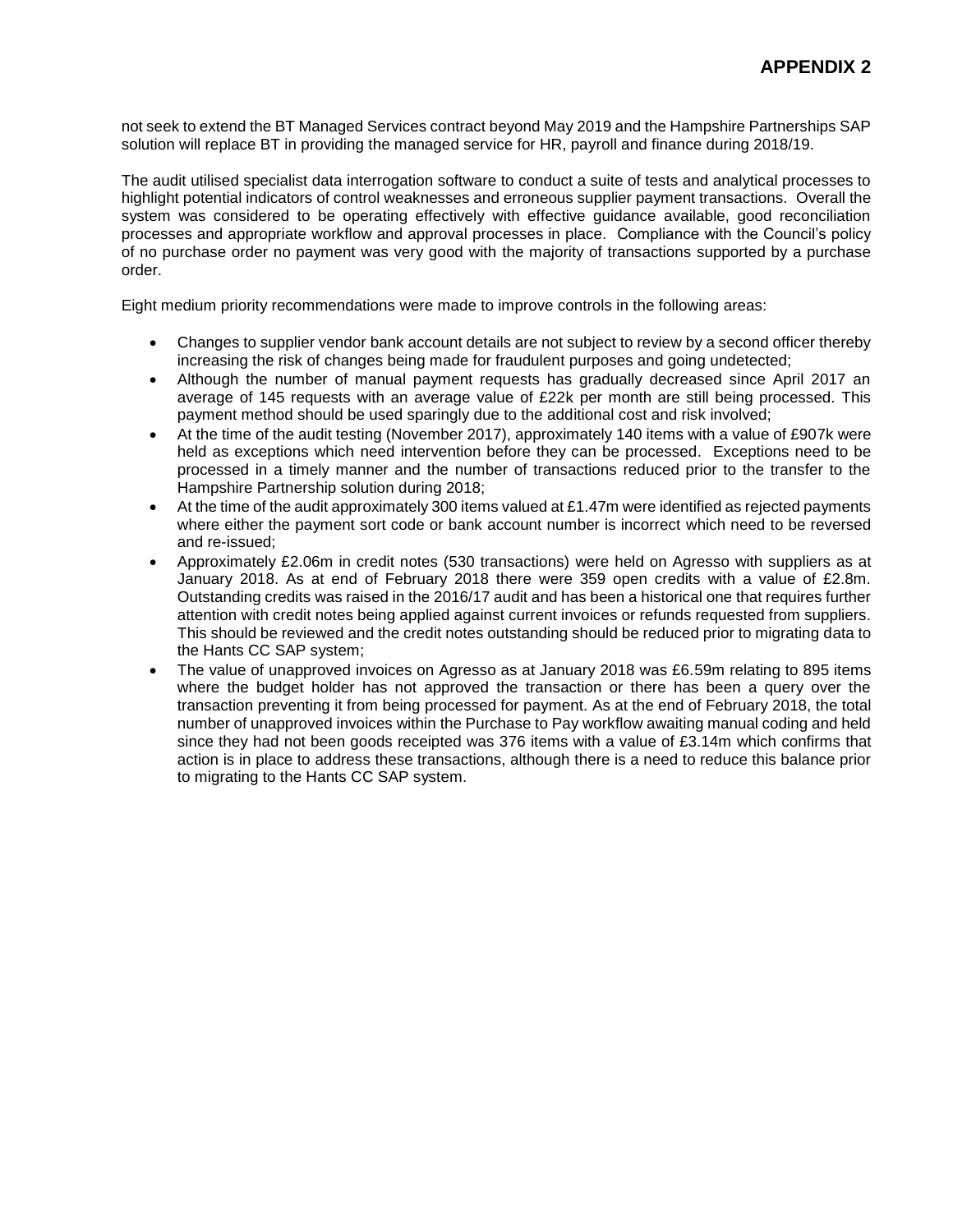#### **9. Shared Services: Pension Investments (satisfactory assurance)**

The Shared Services Pensions and Treasury team is based at Westminster City Council. This audit was undertaken to provide the City Treasurer with assurance that controls in respect of pension investments are sufficiently robust following changes in personnel and accounting systems.

The Superannuation Act 1972 (and the Public Service Pensions Act 2013) provide the statutory underpinning for the local government pension scheme (LGPS). The 1972 Act specifies lead authorities to administer and manage pension funds operating in their geographic area depending on the local government structure. For example, in county areas, the county council is the lead authority responsible for running the pension fund on behalf of the county and all local government bodies within the county. In London, each London borough is responsible for running its own pension fund. Membership of the LGPS is open to employees of the pension fund administering authority, scheduled bodies (organisations specified in schedules to primary and secondary legislation) and admitted bodies (i.e. organisations which may be admitted to the Fund under an admission agreement). The Fund's objective is to provide a pool of assets sufficient to meet the long-term pension (as prescribed by the Local Government Pension Scheme Regulations) for its members.

The Councils employ seven external fund managers to manage shares of the investment portfolio in line with fund mandates set out in the Investment Management Agreements with the respective fund managers. Transactional processing and safeguarding of assets is undertaken by the Custodian (Northern Trust). Any transactions through the Custodian account which are generated by Council staff, require counter approval from another member of the Treasury and Pensions team. The Custodian, Northern Trust (NT), provides monthly and quarterly reporting for each pension fund. The Custodian supplied information is the prime records for investment transactions for all three Pension Funds. Previously this information was manually journalled onto the general ledger for each pension fund. With effect from the 2017/18 financial year, all investment transactions are being journalled automatically each quarter onto the general ledger using an interface with Northern Trust. Any non-Custodian transactions and Fund Managers' costs are paid through the Council's main accounting system (Agresso), which has workflow and approval levels already established. Pension Fund performance, including analysis from the Investment Advisors is reported quarterly to each Council's Pension Fund Committee.

Overall, the system controls were considered to be appropriate audit identified that suitable controls were in place with one high, three medium and two low priority recommendations made in the following areas:

- Although processes were in place, not all policies or procedures were fully documented for the pensions team;
- There is no training plan in place for pension staff to ensure that the team has the necessary knowledge and skills to operate in line with the CIPFA framework and current legislation. The risk registers for LBHF and WCC however, indicate that training plans are in place for all officers as part of performance appraisal arrangements. In addition, at the time of the audit there had not been a recent skills assessment or any training sessions for members of the Pension boards of the three Councils.
- The agreements signed between the Councils and the custodian (Northern Trust) and between the three Councils and individual fund managers were not available within the Pensions team. These had to be requested from the external service providers for the purposes of the audit and not all of those tested in our sample could be obtained;
- Not all of the Fund Managers were recorded in the relevant Council's Contracts Register;
- Fund managers' management fees are either deducted at source or paid via an invoice. Although a sense check is undertaken on fund manager reports (where deducted at source) or invoices received, fees charged are not systematically checked to management agreements to confirm they are accurate.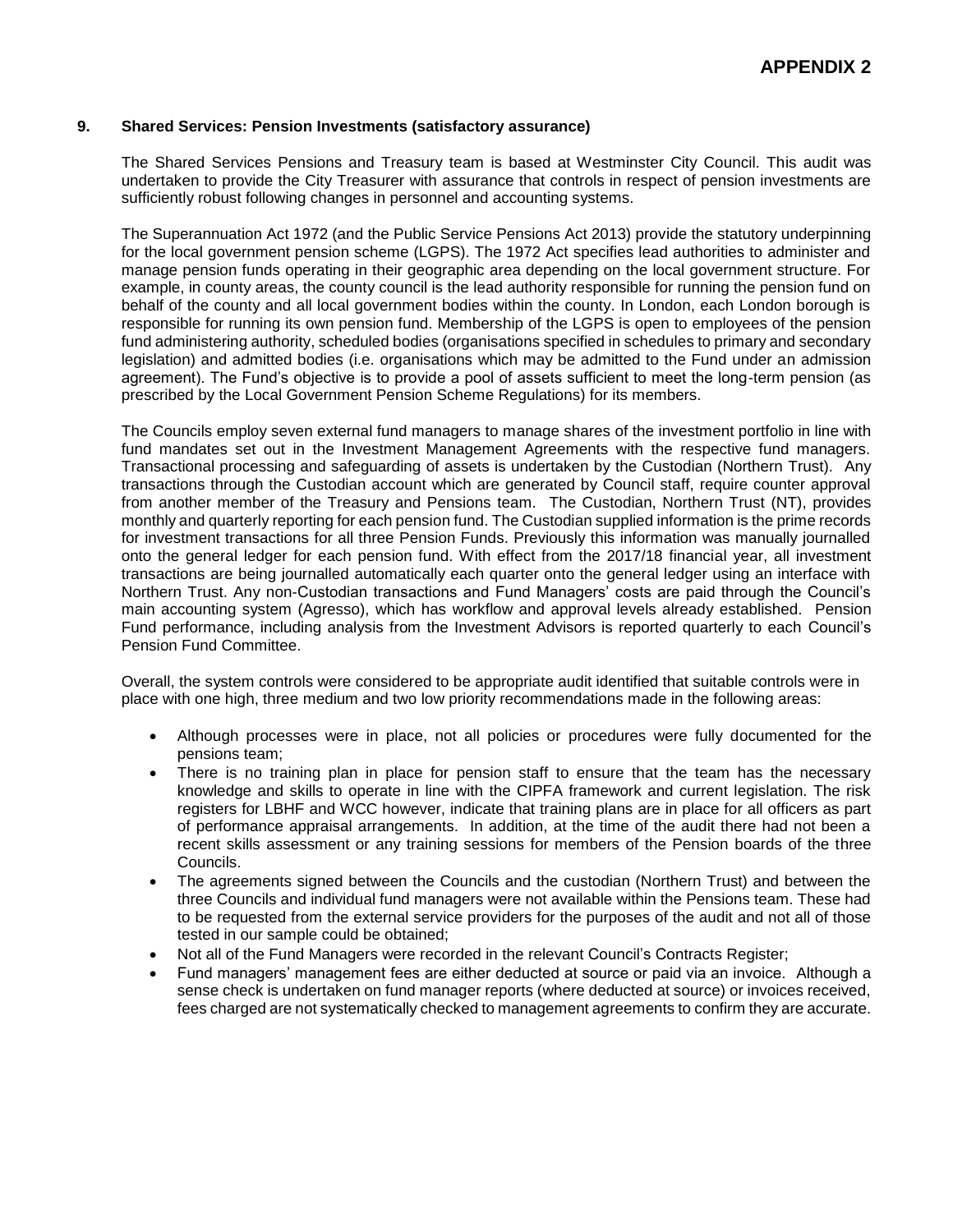#### **10. Council Tax** (**substantial assurance)**

The Council is obliged by statute to set a balanced budget and has a responsibility to set Council Tax in accordance with the Local Government Act 1992. Council Tax is a tax on property and is collected to pay for the Council's own services, such as libraries, refuse collection and social services, as well as the services provided by the Greater London Authority. The Valuation Office Agency allocates a valuation band to every home or a rateable value to every home. The Council uses the banding or the rateable value to work out each bill. There are eight bands from A to H, arranged in increasing property value. In 2016/17, the Council received Council Tax income of approximately £49m. The administration and collection of Council Tax is provided to the Council by Capita Business Services. The re-tendering process for this service is currently underway.

The audit confirmed that appropriate controls were in place which were consistently complied with. One medium and one low priority recommendations were made to address the following:

- all staff must provide details of any property, benefit claim or account with which they may be associated on any systems that Capita uses and/or administers. Staff are required to make a new declaration annually and forms should be signed, dated and returned to Managers. We were informed that the Council Tax team had last completed their declaration forms in 2015; however, the forms could not be located and could not be reviewed;
- Discounts and exemptions should only be applied on a Council Tax account after supporting documentation is received, and evidence of this should be retained within the document management system. In one of the sample reviewed as part of this audit, no supporting evidence had been provided or reviewed prior to the discount being applied for a period of six months.

#### **11. Accounts Receivable (satisfactory assurance)**

This high level review primarily focused on the sundry debtor process and how this function is managed by Council officers and through the Agresso application. BT are responsible for setting up new customer records once the request has been received from the service user and it has gone through the workflow approval process with local and Framework ICF. Business groups and services are responsible for raising their own sales orders using the Agresso application. BT are responsible for issuing sales orders to customers following requests raised by council staff through the Agresso application (Customer and Sales module).

For Westminster Council approximately 1,500 customer records had been created and amended for the period April to December 2017 whilst approximately 9,000 Customer Sales Orders had been issued by BT for WCC clients. Services such as Property, Commercial Waste, Parking, Temporary Accommodation, Business Rates, Council Tax and Housing Benefits that raise their own invoices using legacy systems which felll outside of the remit of this review. Similarly, services that manage their own debt recovery process such as Adult Social Care, are subject to separate reviews.

The audit identified that generally controls were in place and working effectively. One medium priority recommendation has been made to reduce the levels of unallocated income prior to the migration to the Hampshire SAP solution during 2018.

#### **12. Shared Services: Income Manager (satisfactory assurance)**

Agresso Income Manager is an integrated suite of programmes designed to efficiently manage the receipting and allocation of enterprise wide income encompassing a range of sources and business processes within the council. There are currently over 1,100 users across the Councils who can process receipts in the customer facing module of Income Manager. In total over 4.8million receipt lines are processed through Income Manager with a value of over £31.8billion for the period April 2015 to June 2017. Agresso Income Manager went fully live for RBKC and WCC in July 2017. Prior to this only some elements of Income Manager were functioning.

BT are responsible for providing all management reports to services from Income Manager which are used to undertake reconciliations of income totals. A number of different management reports are also distributed to services by BT that are specific to income management areas for each service. The audit consisted of a high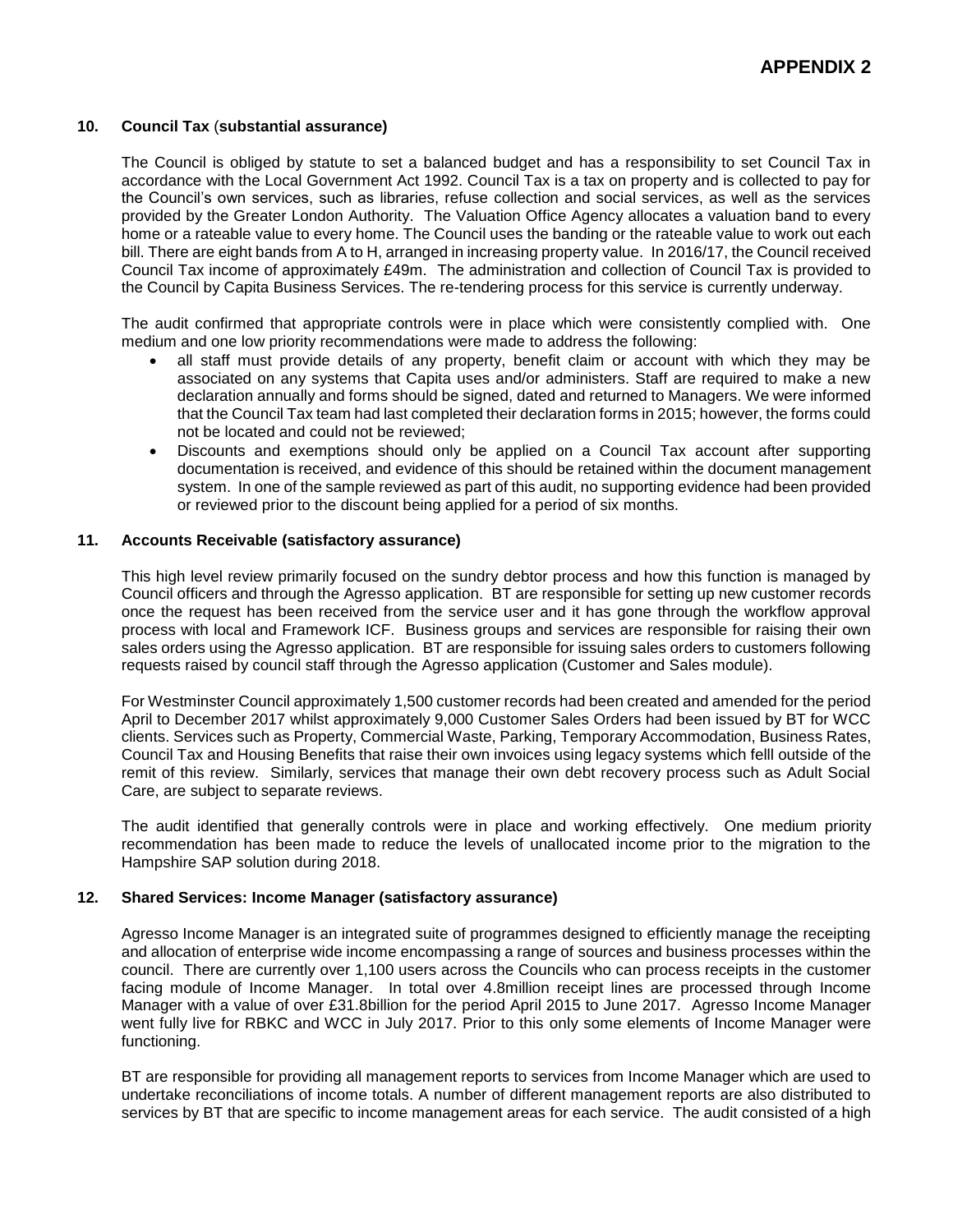level review of key system controls for Income Manager and how services are using the system to manage local income collection processes and compliance with system guidelines for key processes.

The systems and controls were considered to be operating effectively with one low priority recommendation made on ensuring that improvements to the training provided on the operation of the income manager process are addressed in a timely manner.